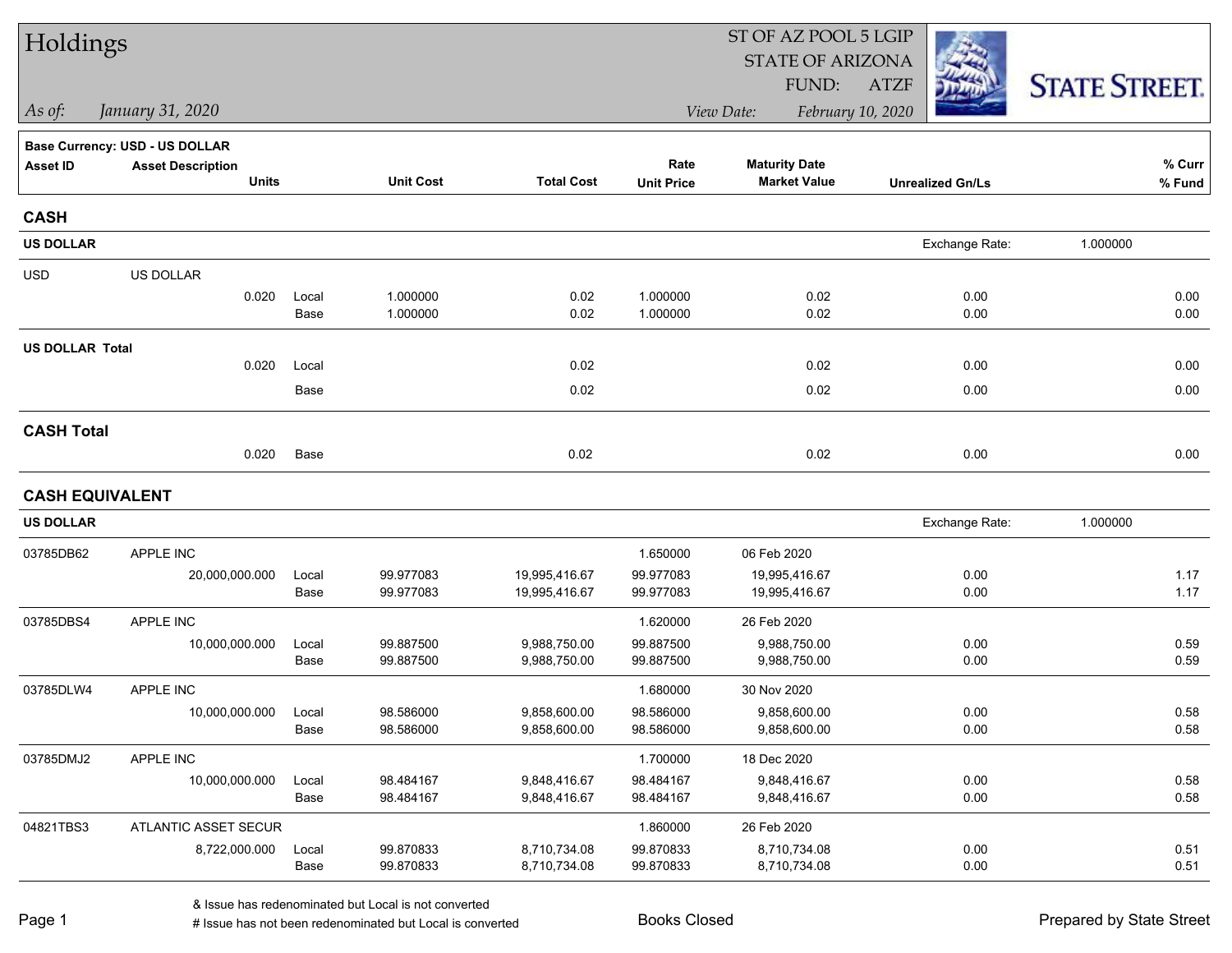| Holdings        |                                          |       |                  |                   |                           | ST OF AZ POOL 5 LGIP                        |                         |                      |
|-----------------|------------------------------------------|-------|------------------|-------------------|---------------------------|---------------------------------------------|-------------------------|----------------------|
|                 |                                          |       |                  |                   |                           | <b>STATE OF ARIZONA</b>                     |                         |                      |
|                 |                                          |       |                  |                   |                           | FUND:                                       | <b>ATZF</b>             | <b>STATE STREET.</b> |
| As of:          | January 31, 2020                         |       |                  |                   |                           | View Date:                                  | February 10, 2020       |                      |
|                 |                                          |       |                  |                   |                           |                                             |                         |                      |
|                 | Base Currency: USD - US DOLLAR           |       |                  |                   |                           |                                             |                         |                      |
| <b>Asset ID</b> | <b>Asset Description</b><br><b>Units</b> |       | <b>Unit Cost</b> | <b>Total Cost</b> | Rate<br><b>Unit Price</b> | <b>Maturity Date</b><br><b>Market Value</b> | <b>Unrealized Gn/Ls</b> | % Curr<br>% Fund     |
| 06367BAU3       | <b>BANK OF MONTREAL-</b>                 |       |                  |                   | 1.860000                  | 02 Mar 2020                                 |                         |                      |
|                 | 20,000,000.000                           | Local | 100.000000       | 20,000,000.00     | 100.000000                | 20,000,000.00                               | 0.00                    | 1.17                 |
|                 |                                          | Base  | 100.000000       | 20,000,000.00     | 100.000000                | 20,000,000.00                               | 0.00                    | 1.17                 |
| 07644AGM0       | BEDFORD ROW FDG CORP                     |       |                  |                   | 1.740000                  | 21 Jul 2020                                 |                         |                      |
|                 | 15,000,000.000                           | Local | 99.173500        | 14,876,025.00     | 99.173500                 | 14,876,025.00                               | 0.00                    | 0.87                 |
|                 |                                          | Base  | 99.173500        | 14,876,025.00     | 99.173500                 | 14,876,025.00                               | 0.00                    | 0.87                 |
| 07644CFT2       | BEDFORD ROW FDG CORP                     |       |                  |                   | 1.912500                  | 03 Feb 2020                                 |                         |                      |
|                 | 10,000,000.000                           | Local | 100.000000       | 10,000,000.00     | 100.000000                | 10,000,000.00                               | 0.00                    | 0.59                 |
|                 |                                          | Base  | 100.000000       | 10,000,000.00     | 100.000000                | 10,000,000.00                               | 0.00                    | 0.59                 |
| 07644DJJ8       | BEDFORD ROW FDG CORP                     |       |                  |                   | 1.922500                  | 03 Feb 2020                                 |                         |                      |
|                 | 23,000,000.000                           | Local | 100.000000       | 23,000,000.00     | 100.000000                | 23,000,000.00                               | 0.00                    | 1.35                 |
|                 |                                          | Base  | 100.000000       | 23,000,000.00     | 100.000000                | 23,000,000.00                               | 0.00                    | 1.35                 |
| 1247P2C28       | CAFCO LLC                                |       |                  |                   | 1.840000                  | 02 Mar 2020                                 |                         |                      |
|                 | 10,000,000.000                           | Local | 99.846667        | 9,984,666.67      | 99.846667                 | 9,984,666.67                                | 0.00                    | 0.59                 |
|                 |                                          | Base  | 99.846667        | 9,984,666.67      | 99.846667                 | 9,984,666.67                                | 0.00                    | 0.59                 |
| 13738JBD1       | CAN AST + CAN LTD JT                     |       |                  |                   | 1.870000                  | 13 Feb 2020                                 |                         |                      |
|                 | 15,000,000.000                           | Local | 99.937667        | 14,990,650.00     | 99.937667                 | 14,990,650.00                               | 0.00                    | 0.88                 |
|                 |                                          | Base  | 99.937667        | 14,990,650.00     | 99.937667                 | 14,990,650.00                               | 0.00                    | 0.88                 |
| 13738JCW8       | CAN AST + CAN LTD JT                     |       |                  |                   | 1.880000                  | 30 Mar 2020                                 |                         |                      |
|                 | 20,000,000.000                           | Local | 99.697111        | 19,939,422.22     | 99.697111                 | 19,939,422.22                               | 0.00                    | 1.17                 |
|                 |                                          | Base  | 99.697111        | 19,939,422.22     | 99.697111                 | 19,939,422.22                               | 0.00                    | 1.17                 |
| 15060XB68       | CEDAR SPRING CPTL CO                     |       |                  |                   | 1.680000                  | 06 Feb 2020                                 |                         |                      |
|                 | 10,000,000.000                           | Local | 99.976667        | 9,997,666.67      | 99.976667                 | 9,997,666.67                                | 0.00                    | 0.59                 |
|                 |                                          | Base  | 99.976667        | 9,997,666.67      | 99.976667                 | 9,997,666.67                                | 0.00                    | 0.59                 |
| 15060XBJ0       | CEDAR SPRING CPTL CO                     |       |                  |                   | 1.660000                  | 18 Feb 2020                                 |                         |                      |
|                 | 20,000,000.000                           | Local | 99.921611        | 19,984,322.22     | 99.921611                 | 19,984,322.22                               | 0.00                    | 1.17                 |
|                 |                                          | Base  | 99.921611        | 19,984,322.22     | 99.921611                 | 19,984,322.22                               | 0.00                    | 1.17                 |
| 15060XCG5       | CEDAR SPRING CPTL CO                     |       |                  |                   | 1.680000                  | 16 Mar 2020                                 |                         |                      |
|                 | 20,000,000.000                           | Local | 99.794667        | 19,958,933.34     | 99.794667                 | 19,958,933.34                               | 0.00                    | 1.17                 |
|                 |                                          | Base  | 99.794667        | 19,958,933.34     | 99.794667                 | 19,958,933.34                               | 0.00                    | 1.17                 |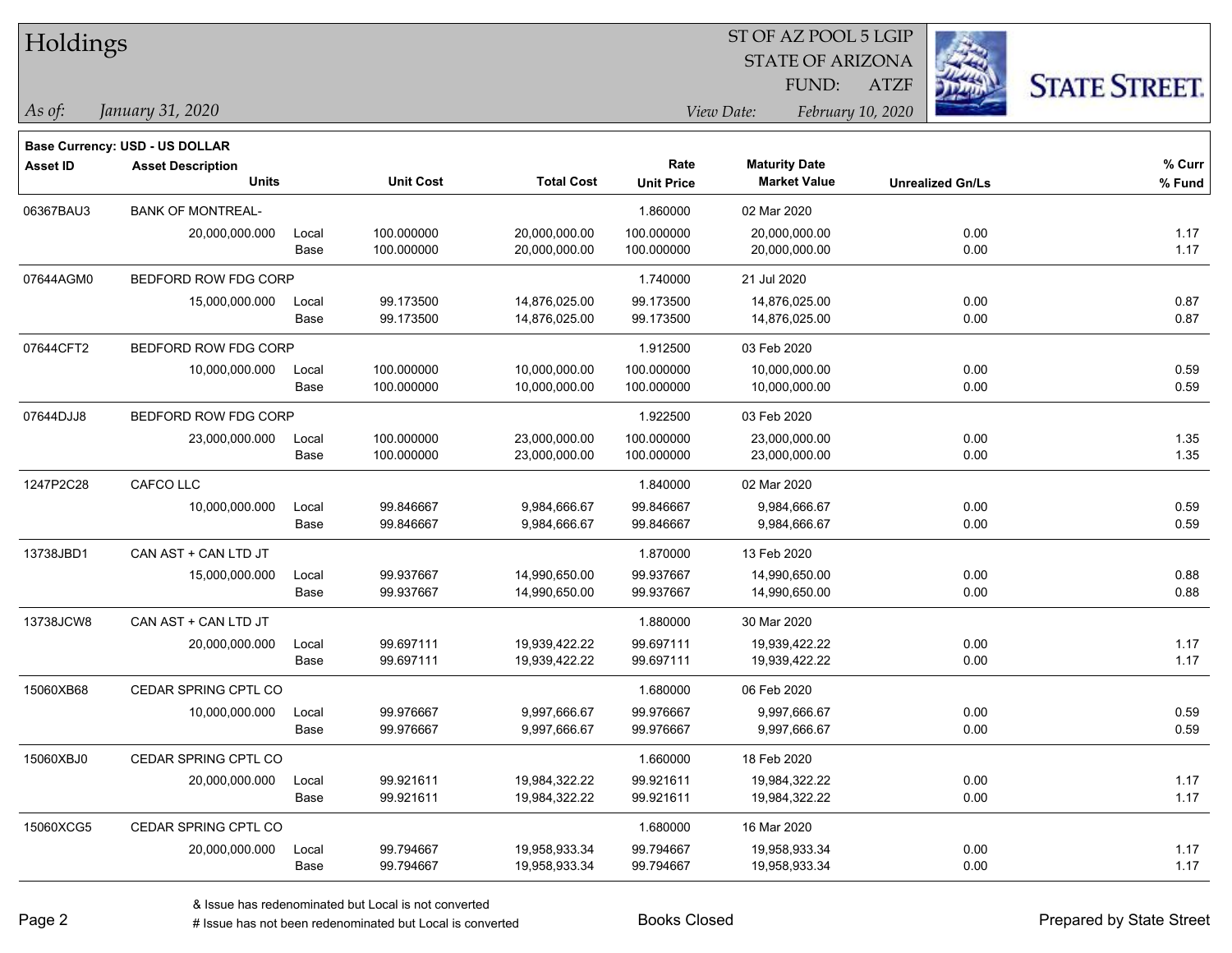| Holdings        |                                |       |                  |                   |                   | ST OF AZ POOL 5 LGIP            |                         |                      |
|-----------------|--------------------------------|-------|------------------|-------------------|-------------------|---------------------------------|-------------------------|----------------------|
|                 |                                |       |                  |                   |                   | <b>STATE OF ARIZONA</b>         |                         |                      |
|                 |                                |       |                  |                   |                   | FUND:                           | <b>ATZF</b>             | <b>STATE STREET.</b> |
| As of:          | January 31, 2020               |       |                  |                   |                   | View Date:<br>February 10, 2020 |                         |                      |
|                 | Base Currency: USD - US DOLLAR |       |                  |                   |                   |                                 |                         |                      |
| <b>Asset ID</b> | <b>Asset Description</b>       |       |                  |                   | Rate              | <b>Maturity Date</b>            |                         | % Curr               |
|                 | <b>Units</b>                   |       | <b>Unit Cost</b> | <b>Total Cost</b> | <b>Unit Price</b> | <b>Market Value</b>             | <b>Unrealized Gn/Ls</b> | % Fund               |
| 15963TBA6       | CHARIOT FNDG LLC               |       |                  |                   | 1.840000          | 10 Feb 2020                     |                         |                      |
|                 | 10,000,000.000                 | Local | 99.954000        | 9,995,400.00      | 99.954000         | 9,995,400.00                    | 0.00                    | 0.59                 |
|                 |                                | Base  | 99.954000        | 9,995,400.00      | 99.954000         | 9,995,400.00                    | 0.00                    | 0.59                 |
| 15963TBE8       | CHARIOT FNDG LLC               |       |                  |                   | 1.710000          | 14 Feb 2020                     |                         |                      |
|                 | 10,000,000.000                 | Local | 99.938250        | 9,993,825.00      | 99.938250         | 9,993,825.00                    | 0.00                    | 0.59                 |
|                 |                                | Base  | 99.938250        | 9,993,825.00      | 99.938250         | 9,993,825.00                    | 0.00                    | 0.59                 |
| 16677JB47       | <b>CHEVRON CORP</b>            |       |                  |                   | 1.610000          | 04 Feb 2020                     |                         |                      |
|                 | 18,000,000.000                 | Local | 99.986583        | 17,997,585.00     | 99.986583         | 17,997,585.00                   | 0.00                    | 1.06                 |
|                 |                                | Base  | 99.986583        | 17,997,585.00     | 99.986583         | 17,997,585.00                   | 0.00                    | 1.06                 |
| 17177LC51       | CIESCO LLC                     |       |                  |                   | 1.840000          | 05 Mar 2020                     |                         |                      |
|                 | 19,750,000.000                 | Local | 99.831333        | 19,716,688.33     | 99.831333         | 19,716,688.33                   | 0.00                    | 1.16                 |
|                 |                                | Base  | 99.831333        | 19,716,688.33     | 99.831333         | 19,716,688.33                   | 0.00                    | 1.16                 |
| 19121ABM2       | COCA-COLA COMPANY              |       |                  |                   | 1.780000          | 21 Feb 2020                     |                         |                      |
|                 | 20,000,000.000                 | Local | 99.901111        | 19,980,222.22     | 99.901111         | 19,980,222.22                   | 0.00                    | 1.17                 |
|                 |                                | Base  | 99.901111        | 19,980,222.22     | 99.901111         | 19,980,222.22                   | 0.00                    | 1.17                 |
| 19121ACT6       | COCA-COLA COMPANY              |       |                  |                   | 1.690000          | 27 Mar 2020                     |                         |                      |
|                 | 10,000,000.000                 | Local | 99.741806        | 9,974,180.55      | 99.741806         | 9,974,180.55                    | 0.00                    | 0.59                 |
|                 |                                | Base  | 99.741806        | 9,974,180.55      | 99.741806         | 9,974,180.55                    | 0.00                    | 0.59                 |
| 19121ACT6       | COCA-COLA COMPANY              |       |                  |                   | 1.930000          | 27 Mar 2020                     |                         |                      |
|                 | 10,000,000.000                 | Local | 99.705139        | 9,970,513.89      | 99.705139         | 9,970,513.89                    | 0.00                    | 0.59                 |
|                 |                                | Base  | 99.705139        | 9,970,513.89      | 99.705139         | 9,970,513.89                    | 0.00                    | 0.59                 |
| 2063C0BA9       | CONCORD MIN CPTL CO            |       |                  |                   | 1.640000          | 10 Feb 2020                     |                         |                      |
|                 | 3,576,000.000                  | Local | 99.959000        | 3,574,533.84      | 99.959000         | 3,574,533.84                    | 0.00                    | 0.21                 |
|                 |                                | Base  | 99.959000        | 3,574,533.84      | 99.959000         | 3,574,533.84                    | 0.00                    | 0.21                 |
| 2063C0C91       | CONCORD MIN CPTL CO            |       |                  |                   | 1.900000          | 09 Mar 2020                     |                         |                      |
|                 | 10,000,000.000                 | Local | 99.804722        | 9,980,472.22      | 99.804722         | 9,980,472.22                    | 0.00                    | 0.59                 |
|                 |                                | Base  | 99.804722        | 9,980,472.22      | 99.804722         | 9,980,472.22                    | 0.00                    | 0.59                 |
| 2063C0DW9       | CONCORD MIN CPTL CO            |       |                  |                   | 1.770000          | 30 Apr 2020                     |                         |                      |
|                 | 16,192,000.000                 | Local | 99.562417        | 16,121,146.51     | 99.562417         | 16,121,146.51                   | 0.00                    | 0.95                 |
|                 |                                | Base  | 99.562417        | 16,121,146.51     | 99.562417         | 16,121,146.51                   | 0.00                    | 0.95                 |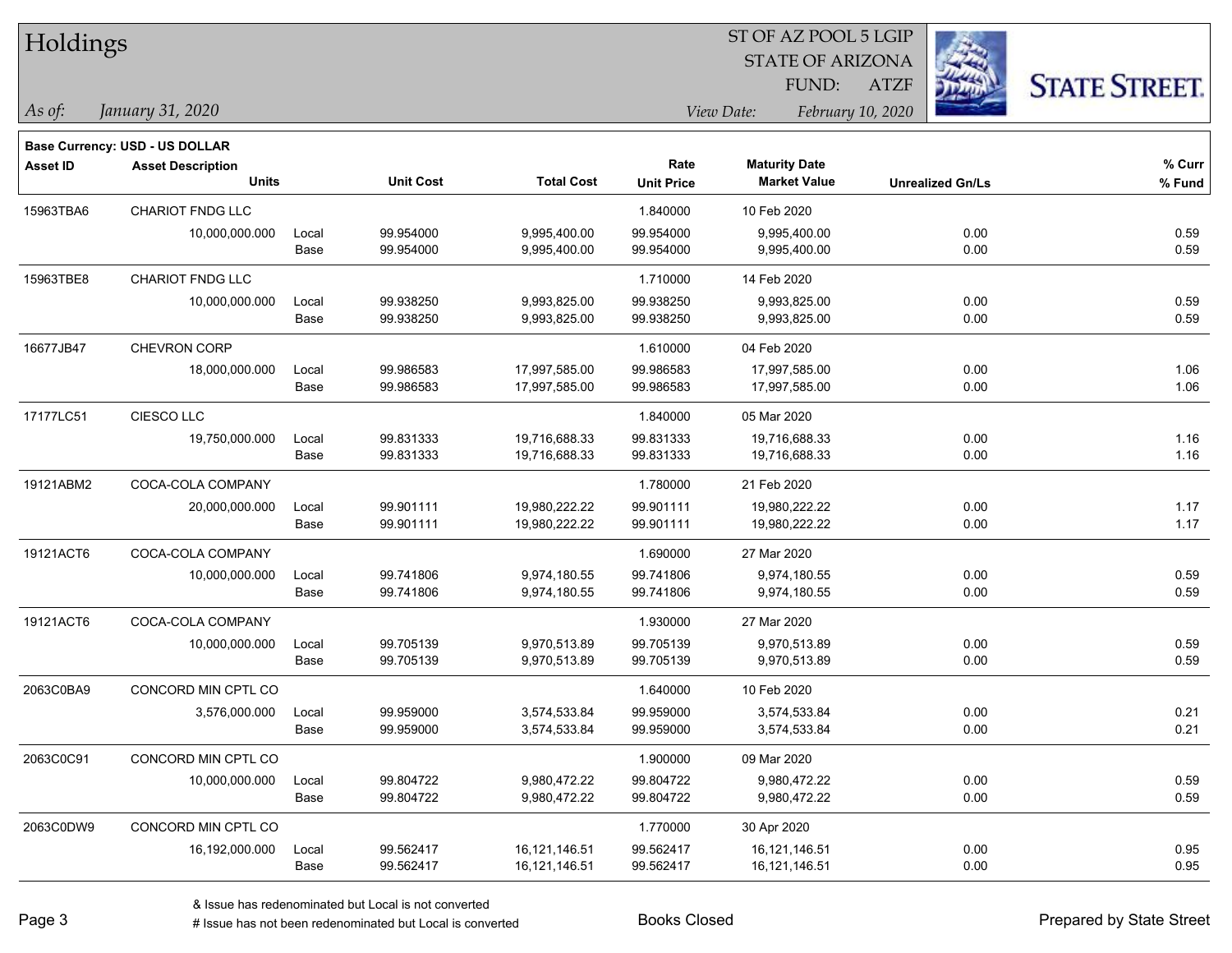| Holdings        |                                       |       |                  |                   |                   |                      |                         |                         |                      |
|-----------------|---------------------------------------|-------|------------------|-------------------|-------------------|----------------------|-------------------------|-------------------------|----------------------|
|                 |                                       |       |                  |                   |                   |                      | <b>STATE OF ARIZONA</b> |                         |                      |
|                 |                                       |       |                  |                   |                   | FUND:                | <b>ATZF</b>             |                         | <b>STATE STREET.</b> |
| As of:          | January 31, 2020                      |       |                  |                   |                   | View Date:           | February 10, 2020       |                         |                      |
|                 | <b>Base Currency: USD - US DOLLAR</b> |       |                  |                   |                   |                      |                         |                         |                      |
| <b>Asset ID</b> | <b>Asset Description</b>              |       |                  |                   | Rate              | <b>Maturity Date</b> |                         |                         | % Curr               |
|                 | <b>Units</b>                          |       | <b>Unit Cost</b> | <b>Total Cost</b> | <b>Unit Price</b> | <b>Market Value</b>  |                         | <b>Unrealized Gn/Ls</b> | % Fund               |
| 2063C0EC2       | CONCORD MIN CPTL CO                   |       |                  |                   | 1.870000          | 12 May 2020          |                         |                         |                      |
|                 | 20,000,000.000                        | Local | 99.475361        | 19,895,072.22     | 99.475361         | 19,895,072.22        |                         | 0.00                    | 1.17                 |
|                 |                                       | Base  | 99.475361        | 19,895,072.22     | 99.475361         | 19,895,072.22        |                         | 0.00                    | 1.17                 |
| 22599G006       | CREDIT AGRICOLE REPO REPO             |       |                  |                   | 1.550000          | 03 Feb 2020          |                         |                         |                      |
|                 | 48,982,686.230                        | Local | 100.000000       | 48,982,686.23     | 100.000000        | 48,982,686.23        |                         | 0.00                    | 2.88                 |
|                 |                                       | Base  | 100.000000       | 48,982,686.23     | 100.000000        | 48,982,686.23        |                         | 0.00                    | 2.88                 |
| 22845APX2       | CROWN POINT CAP CO.                   |       |                  |                   | 1.842130          | 08 Jul 2020          |                         |                         |                      |
|                 | 20,000,000.000                        | Local | 100.000000       | 20,000,000.00     | 100.000000        | 20,000,000.00        |                         | 0.00                    | 1.17                 |
|                 |                                       | Base  | 100.000000       | 20,000,000.00     | 100.000000        | 20,000,000.00        |                         | 0.00                    | 1.17                 |
| 2284K2CK5       | CROWN POINT CAP CO.                   |       |                  |                   | 2.050880          | 01 Jun 2020          |                         |                         |                      |
|                 | 15,000,000.000                        | Local | 100.000000       | 15,000,000.00     | 100.000000        | 15,000,000.00        |                         | 0.00                    | 0.88                 |
|                 |                                       | Base  | 100.000000       | 15,000,000.00     | 100.000000        | 15,000,000.00        |                         | 0.00                    | 0.88                 |
| 2546R2BT2       | WALT DISNEY CO                        |       |                  |                   | 1.700000          | 27 Feb 2020          |                         |                         |                      |
|                 | 8,000,000.000                         | Local | 99.877222        | 7,990,177.78      | 99.877222         | 7,990,177.78         |                         | 0.00                    | 0.47                 |
|                 |                                       | Base  | 99.877222        | 7,990,177.78      | 99.877222         | 7,990,177.78         |                         | 0.00                    | 0.47                 |
| 2546R2CS3       | WALT DISNEY CO                        |       |                  |                   | 1.930000          | 26 Mar 2020          |                         |                         |                      |
|                 | 10,000,000.000                        | Local | 99.710500        | 9,971,050.00      | 99.710500         | 9,971,050.00         |                         | 0.00                    | 0.59                 |
|                 |                                       | Base  | 99.710500        | 9,971,050.00      | 99.710500         | 9,971,050.00         |                         | 0.00                    | 0.59                 |
| 2546R2DW3       | WALT DISNEY CO                        |       |                  |                   | 1.630000          | 30 Apr 2020          |                         |                         |                      |
|                 | 20,000,000.000                        | Local | 99.597028        | 19,919,405.56     | 99.597028         | 19,919,405.56        |                         | 0.00                    | 1.17                 |
|                 |                                       | Base  | 99.597028        | 19,919,405.56     | 99.597028         | 19,919,405.56        |                         | 0.00                    | 1.17                 |
| 30229ACX5       | EXXON MOBIL CORP                      |       |                  |                   | 1.690000          | 31 Mar 2020          |                         |                         |                      |
|                 | 20,000,000.000                        | Local | 99.723028        | 19,944,605.55     | 99.723028         | 19,944,605.55        |                         | 0.00                    | 1.17                 |
|                 |                                       | Base  | 99.723028        | 19,944,605.55     | 99.723028         | 19,944,605.55        |                         | 0.00                    | 1.17                 |
| 30229AD63       | EXXON MOBIL CORP                      |       |                  |                   | 1.700000          | 06 Apr 2020          |                         |                         |                      |
|                 | 20,000,000.000                        | Local | 99.693056        | 19,938,611.11     | 99.693056         | 19,938,611.11        |                         | 0.00                    | 1.17                 |
|                 |                                       | Base  | 99.693056        | 19,938,611.11     | 99.693056         | 19,938,611.11        |                         | 0.00                    | 1.17                 |
| 30229ADW6       | EXXON MOBIL CORP                      |       |                  |                   | 1.610000          | 30 Apr 2020          |                         |                         |                      |
|                 | 10,000,000.000                        | Local | 99.601972        | 9,960,197.22      | 99.601972         | 9,960,197.22         |                         | 0.00                    | 0.58                 |
|                 |                                       | Base  | 99.601972        | 9,960,197.22      | 99.601972         | 9,960,197.22         |                         | 0.00                    | 0.58                 |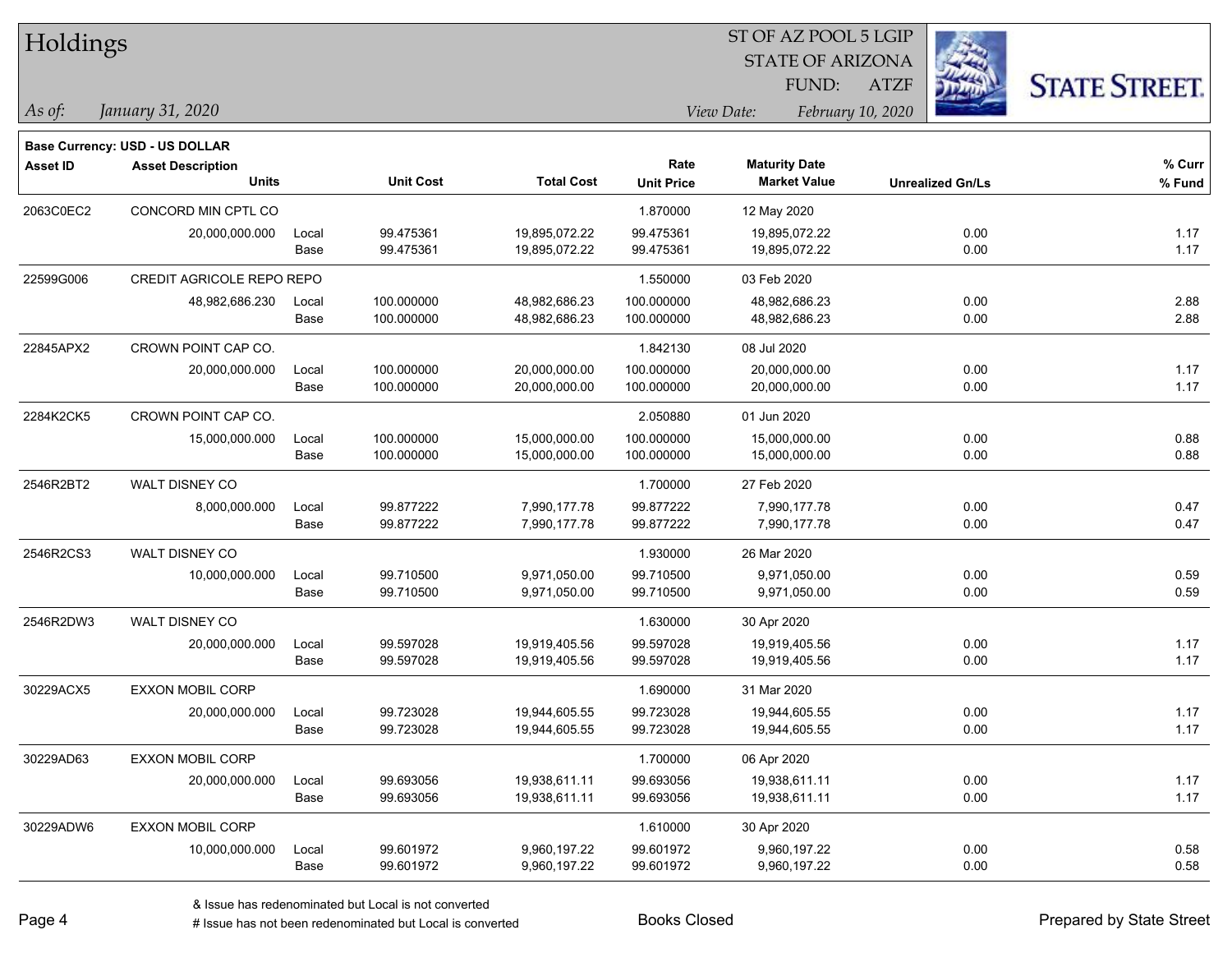| Holdings        |                                                            |       |                  |                   |                   |                         |                   |                         |                      |
|-----------------|------------------------------------------------------------|-------|------------------|-------------------|-------------------|-------------------------|-------------------|-------------------------|----------------------|
|                 |                                                            |       |                  |                   |                   | <b>STATE OF ARIZONA</b> |                   |                         |                      |
|                 |                                                            |       |                  |                   |                   | FUND:                   | <b>ATZF</b>       |                         | <b>STATE STREET.</b> |
| As of:          | January 31, 2020                                           |       |                  |                   |                   | View Date:              | February 10, 2020 |                         |                      |
|                 |                                                            |       |                  |                   |                   |                         |                   |                         |                      |
| <b>Asset ID</b> | Base Currency: USD - US DOLLAR<br><b>Asset Description</b> |       |                  |                   | Rate              | <b>Maturity Date</b>    |                   |                         | % Curr               |
|                 | <b>Units</b>                                               |       | <b>Unit Cost</b> | <b>Total Cost</b> | <b>Unit Price</b> | <b>Market Value</b>     |                   | <b>Unrealized Gn/Ls</b> | % Fund               |
| 30601YE50       | <b>FAIRWAY FINANCE CORP</b>                                |       |                  |                   | 1.780880          | 01 Apr 2020             |                   |                         |                      |
|                 | 8,000,000.000                                              | Local | 100.000000       | 8,000,000.00      | 100.000000        | 8,000,000.00            |                   | 0.00                    | 0.47                 |
|                 |                                                            | Base  | 100.000000       | 8,000,000.00      | 100.000000        | 8,000,000.00            |                   | 0.00                    | 0.47                 |
| 37737PB62       | <b>GLAXOSMITHKLINE LLC</b>                                 |       |                  |                   | 1.800000          | 06 Feb 2020             |                   |                         |                      |
|                 | 12,250,000.000                                             | Local | 99.975000        | 12,246,937.50     | 99.975000         | 12,246,937.50           |                   | 0.00                    | 0.72                 |
|                 |                                                            | Base  | 99.975000        | 12,246,937.50     | 99.975000         | 12,246,937.50           |                   | 0.00                    | 0.72                 |
| 37829ACG1       | <b>GLENCOVE FDG DAC/LLC</b>                                |       |                  |                   | 1.810880          | 22 May 2020             |                   |                         |                      |
|                 | 15,000,000.000                                             | Local | 100.000000       | 15,000,000.00     | 100.000000        | 15,000,000.00           |                   | 0.00                    | 0.88                 |
|                 |                                                            | Base  | 100.000000       | 15,000,000.00     | 100.000000        | 15,000,000.00           |                   | 0.00                    | 0.88                 |
| 37829ACQ9       | <b>GLENCOVE FDG DAC/LLC</b>                                |       |                  |                   | 1.810880          | 23 Oct 2020             |                   |                         |                      |
|                 | 10,000,000.000                                             | Local | 100.000000       | 10,000,000.00     | 100.000000        | 10,000,000.00           |                   | 0.00                    | 0.59                 |
|                 |                                                            | Base  | 100.000000       | 10,000,000.00     | 100.000000        | 10,000,000.00           |                   | 0.00                    | 0.59                 |
| 37829ACR7       | <b>GLENCOVE FDG DAC/LLC</b>                                |       |                  |                   | 0.010000          | 27 Oct 2020             |                   |                         |                      |
|                 | 10,000,000.000                                             | Local | 100.000000       | 10,000,000.00     | 100.000000        | 10,000,000.00           |                   | 0.00                    | 0.59                 |
|                 |                                                            | Base  | 100.000000       | 10,000,000.00     | 100.000000        | 10,000,000.00           |                   | 0.00                    | 0.59                 |
| 38346LBR6       | <b>GOTHAM FDG CORP</b>                                     |       |                  |                   | 1.850000          | 25 Feb 2020             |                   |                         |                      |
|                 | 20,000,000.000                                             | Local | 99.876667        | 19,975,333.33     | 99.876667         | 19,975,333.33           |                   | 0.00                    | 1.17                 |
|                 |                                                            | Base  | 99.876667        | 19,975,333.33     | 99.876667         | 19,975,333.33           |                   | 0.00                    | 1.17                 |
| 38346LCC8       | <b>GOTHAM FDG CORP</b>                                     |       |                  |                   | 1.720000          | 12 Mar 2020             |                   |                         |                      |
|                 | 10,000,000.000                                             | Local | 99.808889        | 9,980,888.89      | 99.808889         | 9,980,888.89            |                   | 0.00                    | 0.59                 |
|                 |                                                            | Base  | 99.808889        | 9,980,888.89      | 99.808889         | 9,980,888.89            |                   | 0.00                    | 0.59                 |
| 40588LCG2       | HALKIN FINANCE LLC USC                                     |       |                  |                   | 1.900000          | 16 Mar 2020             |                   |                         |                      |
|                 | 10,000,000.000                                             | Local | 99.767778        | 9,976,777.78      | 99.767778         | 9,976,777.78            |                   | 0.00                    | 0.59                 |
|                 |                                                            | Base  | 99.767778        | 9,976,777.78      | 99.767778         | 9,976,777.78            |                   | 0.00                    | 0.59                 |
| 40588LCW7       | HALKIN FINANCE LLC USC                                     |       |                  |                   | 1.680000          | 30 Mar 2020             |                   |                         |                      |
|                 | 20,000,000.000                                             | Local | 99.729333        | 19,945,866.67     | 99.729333         | 19,945,866.67           |                   | 0.00                    | 1.17                 |
|                 |                                                            | Base  | 99.729333        | 19,945,866.67     | 99.729333         | 19,945,866.67           |                   | 0.00                    | 1.17                 |
| 40588LDW6       | HALKIN FINANCE LLC USC                                     |       |                  |                   | 1.920000          | 30 Apr 2020             |                   |                         |                      |
|                 | 20,000,000.000                                             | Local | 99.525333        | 19,905,066.67     | 99.525333         | 19,905,066.67           |                   | 0.00                    | 1.17                 |
|                 |                                                            | Base  | 99.525333        | 19,905,066.67     | 99.525333         | 19,905,066.67           |                   | 0.00                    | 1.17                 |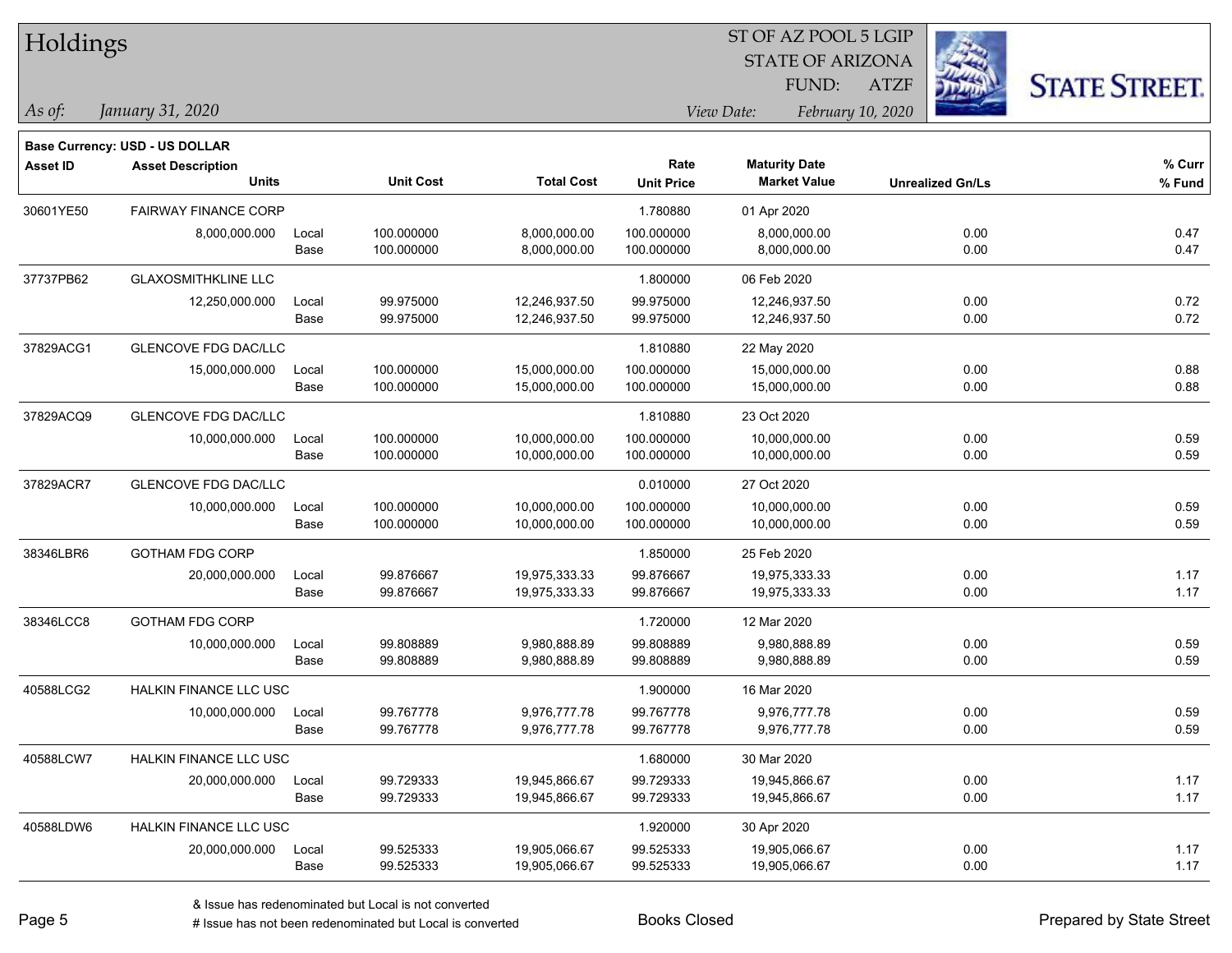| Holdings        |                                       |       |                  |                   |                   | ST OF AZ POOL 5 LGIP    |                   |                         |                      |
|-----------------|---------------------------------------|-------|------------------|-------------------|-------------------|-------------------------|-------------------|-------------------------|----------------------|
|                 |                                       |       |                  |                   |                   | <b>STATE OF ARIZONA</b> |                   |                         |                      |
|                 |                                       |       |                  |                   |                   | FUND:                   | <b>ATZF</b>       |                         | <b>STATE STREET.</b> |
| As of:          | January 31, 2020                      |       |                  |                   |                   | View Date:              | February 10, 2020 |                         |                      |
|                 | <b>Base Currency: USD - US DOLLAR</b> |       |                  |                   |                   |                         |                   |                         |                      |
| <b>Asset ID</b> | <b>Asset Description</b>              |       |                  |                   | Rate              | <b>Maturity Date</b>    |                   |                         | % Curr               |
|                 | <b>Units</b>                          |       | <b>Unit Cost</b> | <b>Total Cost</b> | <b>Unit Price</b> | <b>Market Value</b>     |                   | <b>Unrealized Gn/Ls</b> | % Fund               |
| 45779PB56       | INSTITUTIONAL SECURED                 |       |                  |                   | 1.730000          | 05 Feb 2020             |                   |                         |                      |
|                 | 25,000,000.000                        | Local | 99.980778        | 24,995,194.44     | 99.980778         | 24,995,194.44           |                   | 0.00                    | 1.47                 |
|                 |                                       | Base  | 99.980778        | 24,995,194.44     | 99.980778         | 24,995,194.44           |                   | 0.00                    | 1.47                 |
| 45779PCD8       | <b>INSTITUTIONAL SECURED</b>          |       |                  |                   | 1.750000          | 13 Mar 2020             |                   |                         |                      |
|                 | 25,000,000.000                        | Local | 99.800694        | 24,950,173.61     | 99.800694         | 24,950,173.61           |                   | 0.00                    | 1.46                 |
|                 |                                       | Base  | 99.800694        | 24,950,173.61     | 99.800694         | 24,950,173.61           |                   | 0.00                    | 1.46                 |
| 4820P2D93       | JUPITER SECT CO LLC                   |       |                  |                   | 1.750000          | 09 Apr 2020             |                   |                         |                      |
|                 | 20,000,000.000                        | Local | 99.669444        | 19,933,888.89     | 99.669444         | 19,933,888.89           |                   | 0.00                    | 1.17                 |
|                 |                                       | Base  | 99.669444        | 19,933,888.89     | 99.669444         | 19,933,888.89           |                   | 0.00                    | 1.17                 |
| 4820P2DP7       | JUPITER SECT CO LLC                   |       |                  |                   | 1.710000          | 23 Apr 2020             |                   |                         |                      |
|                 | 18,161,000.000                        | Local | 99.610500        | 18,090,262.91     | 99.610500         | 18,090,262.91           |                   | 0.00                    | 1.06                 |
|                 |                                       | Base  | 99.610500        | 18,090,262.91     | 99.610500         | 18,090,262.91           |                   | 0.00                    | 1.06                 |
| 48802TR49       | <b>KELLS FDG LLC</b>                  |       |                  |                   | 1.900000          | 04 Feb 2020             |                   |                         |                      |
|                 | 10,000,000.000                        | Local | 99.984167        | 9,998,416.67      | 99.984167         | 9,998,416.67            |                   | 0.00                    | 0.59                 |
|                 |                                       | Base  | 99.984167        | 9,998,416.67      | 99.984167         | 9,998,416.67            |                   | 0.00                    | 0.59                 |
| 48803MPQ6       | <b>KELLS FDG LLC</b>                  |       |                  |                   | 2.050000          | 02 Apr 2020             |                   |                         |                      |
|                 | 10,000,000.000                        | Local | 99.652639        | 9,965,263.89      | 99.652639         | 9,965,263.89            |                   | 0.00                    | 0.59                 |
|                 |                                       | Base  | 99.652639        | 9,965,263.89      | 99.652639         | 9,965,263.89            |                   | 0.00                    | 0.59                 |
| 48803TLZ5       | <b>KELLS FDG LLC</b>                  |       |                  |                   | 2.030000          | 10 Feb 2020             |                   |                         |                      |
|                 | 10,000,000.000                        | Local | 99.949250        | 9,994,925.00      | 99.949250         | 9,994,925.00            |                   | 0.00                    | 0.59                 |
|                 |                                       | Base  | 99.949250        | 9,994,925.00      | 99.949250         | 9,994,925.00            |                   | 0.00                    | 0.59                 |
| 52952LBA9       | <b>LEXINGTN PKR CAP CO LL</b>         |       |                  |                   | 1.670000          | 10 Feb 2020             |                   |                         |                      |
|                 | 4,877,000.000                         | Local | 99.958250        | 4,874,963.85      | 99.958250         | 4,874,963.85            |                   | 0.00                    | 0.29                 |
|                 |                                       | Base  | 99.958250        | 4,874,963.85      | 99.958250         | 4,874,963.85            |                   | 0.00                    | 0.29                 |
| 52952LBB7       | LEXINGTN PKR CAP CO LL                |       |                  |                   | 1.650000          | 11 Feb 2020             |                   |                         |                      |
|                 | 20,000,000.000                        | Local | 99.954167        | 19,990,833.33     | 99.954167         | 19,990,833.33           |                   | 0.00                    | 1.17                 |
|                 |                                       | Base  | 99.954167        | 19,990,833.33     | 99.954167         | 19,990,833.33           |                   | 0.00                    | 1.17                 |
| 52952LBT8       | LEXINGTN PKR CAP CO LL                |       |                  |                   | 1.650000          | 27 Feb 2020             |                   |                         |                      |
|                 | 10,000,000.000                        | Local | 99.880833        | 9,988,083.33      | 99.880833         | 9,988,083.33            |                   | 0.00                    | 0.59                 |
|                 |                                       | Base  | 99.880833        | 9,988,083.33      | 99.880833         | 9,988,083.33            |                   | 0.00                    | 0.59                 |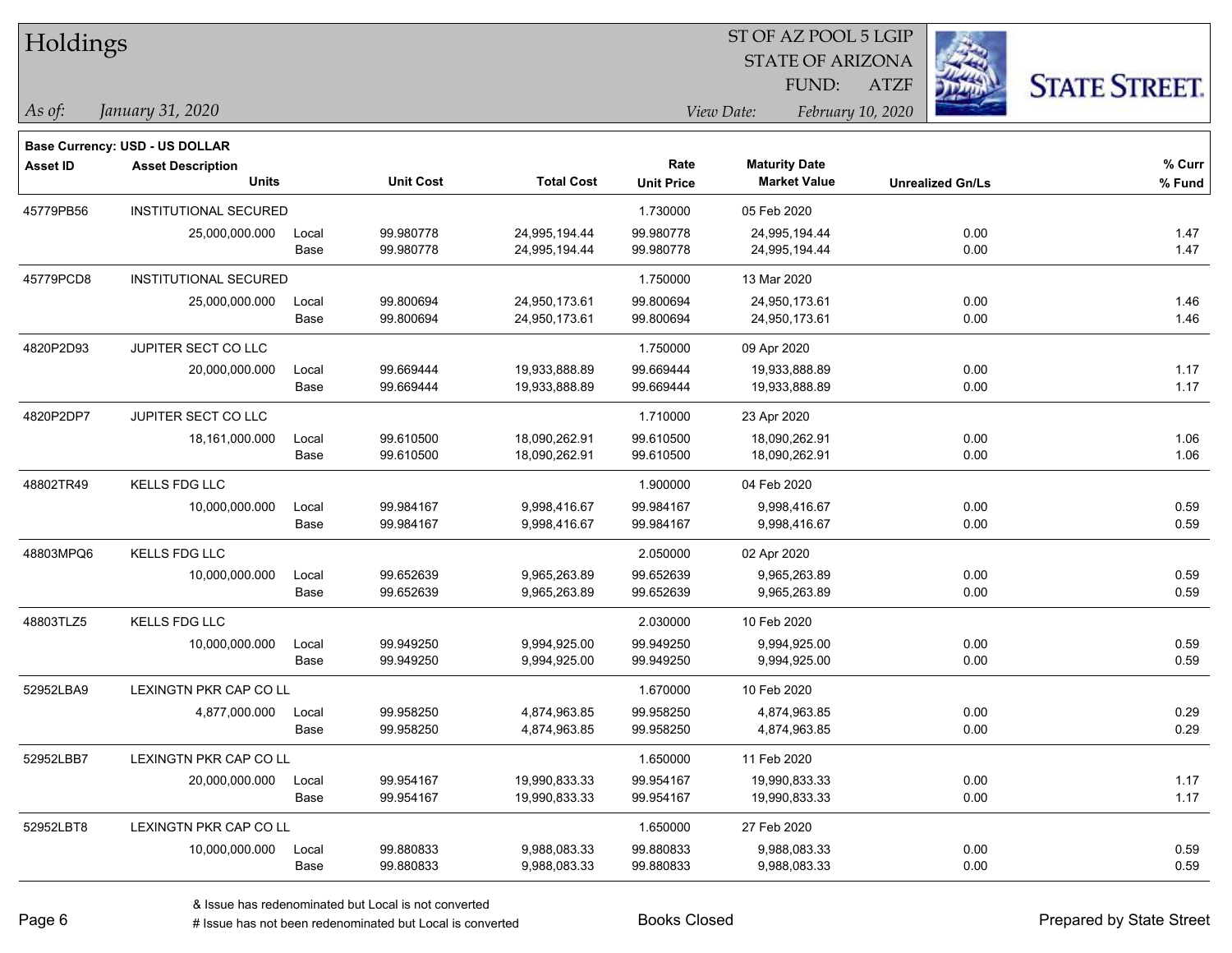| Holdings        |                                                            |       |                  |                   |                   | ST OF AZ POOL 5 LGIP    |                   |                         |                      |
|-----------------|------------------------------------------------------------|-------|------------------|-------------------|-------------------|-------------------------|-------------------|-------------------------|----------------------|
|                 |                                                            |       |                  |                   |                   | <b>STATE OF ARIZONA</b> |                   |                         |                      |
|                 |                                                            |       |                  |                   |                   | FUND:                   | <b>ATZF</b>       |                         | <b>STATE STREET.</b> |
| $\vert$ As of:  | January 31, 2020                                           |       |                  |                   |                   | View Date:              | February 10, 2020 |                         |                      |
|                 |                                                            |       |                  |                   |                   |                         |                   |                         |                      |
| <b>Asset ID</b> | Base Currency: USD - US DOLLAR<br><b>Asset Description</b> |       |                  |                   | Rate              | <b>Maturity Date</b>    |                   |                         | $%$ Curr             |
|                 | <b>Units</b>                                               |       | <b>Unit Cost</b> | <b>Total Cost</b> | <b>Unit Price</b> | <b>Market Value</b>     |                   | <b>Unrealized Gn/Ls</b> | % Fund               |
| 53127TBU6       | <b>LIBERTY FUNDING LLC</b>                                 |       |                  |                   | 1.820000          | 28 Feb 2020             |                   |                         |                      |
|                 | 5,700,000.000                                              | Local | 99.863500        | 5,692,219.50      | 99.863500         | 5,692,219.50            |                   | 0.00                    | 0.33                 |
|                 |                                                            | Base  | 99.863500        | 5,692,219.50      | 99.863500         | 5,692,219.50            |                   | 0.00                    | 0.33                 |
| 53127TCW1       | LIBERTY FUNDING LLC                                        |       |                  |                   | 1.800000          | 30 Mar 2020             |                   |                         |                      |
|                 | 14,000,000.000                                             | Local | 99.710000        | 13,959,400.00     | 99.710000         | 13,959,400.00           |                   | 0.00                    | 0.82                 |
|                 |                                                            | Base  | 99.710000        | 13,959,400.00     | 99.710000         | 13,959,400.00           |                   | 0.00                    | 0.82                 |
| 53127TD34       | <b>LIBERTY FUNDING LLC</b>                                 |       |                  |                   | 1.820000          | 03 Apr 2020             |                   |                         |                      |
|                 | 7,100,000.000                                              | Local | 99.686555        | 7,077,745.44      | 99.686555         | 7,077,745.44            |                   | 0.00                    | 0.42                 |
|                 |                                                            | Base  | 99.686555        | 7,077,745.44      | 99.686555         | 7,077,745.44            |                   | 0.00                    | 0.42                 |
| 56274LB37       | MANHATTAN ASSET FDG.                                       |       |                  |                   | 1.810000          | 03 Feb 2020             |                   |                         |                      |
|                 | 10,000,000.000                                             | Local | 99.989944        | 9.998.994.44      | 99.989944         | 9,998,994.44            |                   | 0.00                    | 0.59                 |
|                 |                                                            | Base  | 99.989944        | 9,998,994.44      | 99.989944         | 9,998,994.44            |                   | 0.00                    | 0.59                 |
| 56274LB60       | MANHATTAN ASSET FDG.                                       |       |                  |                   | 1.800000          | 06 Feb 2020             |                   |                         |                      |
|                 | 20,000,000.000                                             | Local | 99.975000        | 19,995,000.00     | 99.975000         | 19,995,000.00           |                   | 0.00                    | 1.17                 |
|                 |                                                            | Base  | 99.975000        | 19,995,000.00     | 99.975000         | 19,995,000.00           |                   | 0.00                    | 1.17                 |
| 56274LBL7       | MANHATTAN ASSET FDG.                                       |       |                  |                   | 1.660000          | 20 Feb 2020             |                   |                         |                      |
|                 | 5,000,000.000                                              | Local | 99.912389        | 4,995,619.44      | 99.912389         | 4,995,619.44            |                   | 0.00                    | 0.29                 |
|                 |                                                            | Base  | 99.912389        | 4,995,619.44      | 99.912389         | 4,995,619.44            |                   | 0.00                    | 0.29                 |
| 56274LBL7       | MANHATTAN ASSET FDG.                                       |       |                  |                   | 1.710000          | 20 Feb 2020             |                   |                         |                      |
|                 | 15,000,000.000                                             | Local | 99.909750        | 14,986,462.50     | 99.909750         | 14,986,462.50           |                   | 0.00                    | 0.88                 |
|                 |                                                            | Base  | 99.909750        | 14,986,462.50     | 99.909750         | 14,986,462.50           |                   | 0.00                    | 0.88                 |
| 59087ABK4       | MET-LIFE FNDG INC                                          |       |                  |                   | 2.000000          | 19 Feb 2020             |                   |                         |                      |
|                 | 10,000,000.000                                             | Local | 99.900000        | 9,990,000.00      | 99.900000         | 9,990,000.00            |                   | 0.00                    | 0.59                 |
|                 |                                                            | Base  | 99.900000        | 9,990,000.00      | 99.900000         | 9,990,000.00            |                   | 0.00                    | 0.59                 |
| 63763PBD0       | NATIONAL SECS CLEARING                                     |       |                  |                   | 1.700000          | 13 Feb 2020             |                   |                         |                      |
|                 | 15,000,000.000                                             | Local | 99.943333        | 14,991,500.00     | 99.943333         | 14,991,500.00           |                   | 0.00                    | 0.88                 |
|                 |                                                            | Base  | 99.943333        | 14,991,500.00     | 99.943333         | 14,991,500.00           |                   | 0.00                    | 0.88                 |
| 63763PBL2       | NATIONAL SECS CLEARING                                     |       |                  |                   | 1.770000          | 20 Feb 2020             |                   |                         |                      |
|                 | 20,000,000.000                                             | Local | 99.906583        | 19,981,316.67     | 99.906583         | 19,981,316.67           |                   | 0.00                    | 1.17                 |
|                 |                                                            | Base  | 99.906583        | 19,981,316.67     | 99.906583         | 19,981,316.67           |                   | 0.00                    | 1.17                 |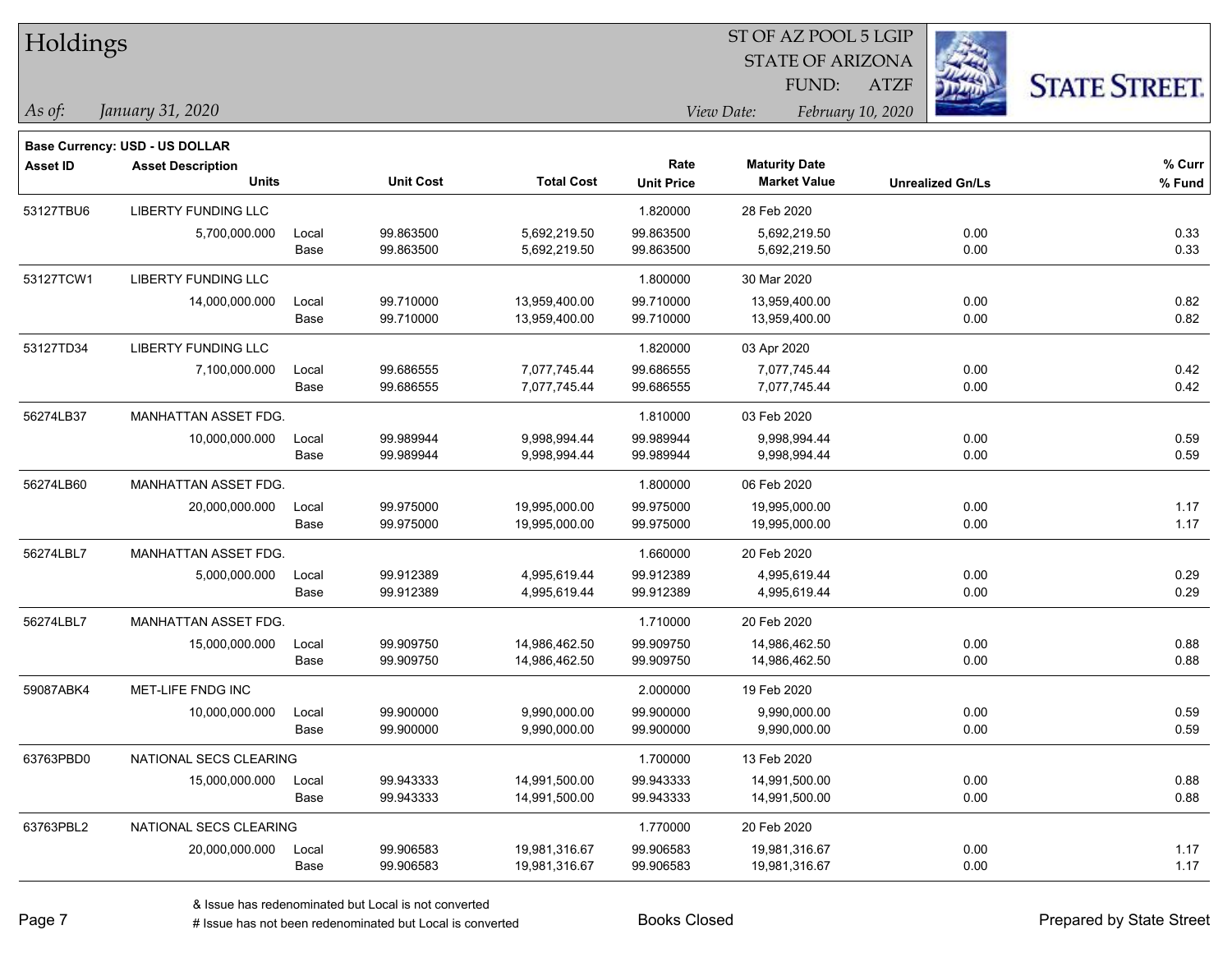| Holdings        |                                                                   |       |                  |                   |                                 | ST OF AZ POOL 5 LGIP    |                         |      |                      |
|-----------------|-------------------------------------------------------------------|-------|------------------|-------------------|---------------------------------|-------------------------|-------------------------|------|----------------------|
|                 |                                                                   |       |                  |                   |                                 | <b>STATE OF ARIZONA</b> |                         |      |                      |
|                 |                                                                   |       |                  |                   |                                 | FUND:                   | <b>ATZF</b>             |      | <b>STATE STREET.</b> |
| $\vert$ As of:  | January 31, 2020                                                  |       |                  |                   | View Date:<br>February 10, 2020 |                         |                         |      |                      |
|                 |                                                                   |       |                  |                   |                                 |                         |                         |      |                      |
| <b>Asset ID</b> | <b>Base Currency: USD - US DOLLAR</b><br><b>Asset Description</b> |       |                  |                   | Rate                            | <b>Maturity Date</b>    |                         |      | % Curr               |
|                 | <b>Units</b>                                                      |       | <b>Unit Cost</b> | <b>Total Cost</b> | <b>Unit Price</b>               | <b>Market Value</b>     | <b>Unrealized Gn/Ls</b> |      | % Fund               |
| 64105RED8       | NESTLE FIN FRANCE S.                                              |       |                  |                   | 1.630000                        | 13 May 2020             |                         |      |                      |
|                 | 10,000,000.000                                                    | Local | 99.538167        | 9,953,816.66      | 99.538167                       | 9,953,816.66            |                         | 0.00 | 0.58                 |
|                 |                                                                   | Base  | 99.538167        | 9,953,816.66      | 99.538167                       | 9,953,816.66            |                         | 0.00 | 0.58                 |
| 64951WC51       | NEW YORK LFE CAP COR                                              |       |                  |                   | 1.650000                        | 05 Mar 2020             |                         |      |                      |
|                 | 9,153,000.000                                                     | Local | 99.848750        | 9,139,156.09      | 99.848750                       | 9,139,156.09            |                         | 0.00 | 0.54                 |
|                 |                                                                   | Base  | 99.848750        | 9,139,156.09      | 99.848750                       | 9,139,156.09            |                         | 0.00 | 0.54                 |
| 66844CBR4       | NORTHWESTERN UNIVERS                                              |       |                  |                   | 1.710000                        | 25 Feb 2020             |                         |      |                      |
|                 | 20,000,000.000                                                    | Local | 99.886000        | 19,977,200.00     | 99.886000                       | 19,977,200.00           |                         | 0.00 | 1.17                 |
|                 |                                                                   | Base  | 99.886000        | 19,977,200.00     | 99.886000                       | 19,977,200.00           |                         | 0.00 | 1.17                 |
| 66844CCA0       | NORTHWESTERN UNIVERS                                              |       |                  |                   | 1.600000                        | 10 Mar 2020             |                         |      |                      |
|                 | 20,000,000.000                                                    | Local | 99.831111        | 19,966,222.22     | 99.831111                       | 19,966,222.22           |                         | 0.00 | 1.17                 |
|                 |                                                                   | Base  | 99.831111        | 19,966,222.22     | 99.831111                       | 19,966,222.22           |                         | 0.00 | 1.17                 |
| 67983TBA3       | OLD LINE FUNDING LLC                                              |       |                  |                   | 1.840000                        | 10 Feb 2020             |                         |      |                      |
|                 | 25,000,000.000                                                    | Local | 99.954000        | 24,988,500.00     | 99.954000                       | 24,988,500.00           |                         | 0.00 | 1.47                 |
|                 |                                                                   | Base  | 99.954000        | 24,988,500.00     | 99.954000                       | 24,988,500.00           |                         | 0.00 | 1.47                 |
| 67983TC46       | OLD LINE FUNDING LLC                                              |       |                  |                   | 1.830000                        | 04 Mar 2020             |                         |      |                      |
|                 | 10,000,000.000                                                    | Local | 99.837333        | 9,983,733.33      | 99.837333                       | 9,983,733.33            |                         | 0.00 | 0.59                 |
|                 |                                                                   | Base  | 99.837333        | 9,983,733.33      | 99.837333                       | 9,983,733.33            |                         | 0.00 | 0.59                 |
| 67983TE44       | OLD LINE FUNDING LLC                                              |       |                  |                   | 1.850000                        | 04 May 2020             |                         |      |                      |
|                 | 10,000,000.000                                                    | Local | 99.522083        | 9,952,208.33      | 99.522083                       | 9,952,208.33            |                         | 0.00 | 0.58                 |
|                 |                                                                   | Base  | 99.522083        | 9,952,208.33      | 99.522083                       | 9,952,208.33            |                         | 0.00 | 0.58                 |
| 71708EB46       | PFIZER INC                                                        |       |                  |                   | 2.020000                        | 04 Feb 2020             |                         |      |                      |
|                 | 20,000,000.000                                                    | Local | 99.983167        | 19,996,633.33     | 99.983167                       | 19,996,633.33           |                         | 0.00 | 1.17                 |
|                 |                                                                   | Base  | 99.983167        | 19,996,633.33     | 99.983167                       | 19,996,633.33           |                         | 0.00 | 1.17                 |
| 71708EBD6       | PFIZER INC                                                        |       |                  |                   | 2.020000                        | 13 Feb 2020             |                         |      |                      |
|                 | 10,000,000.000                                                    | Local | 99.932667        | 9,993,266.66      | 99.932667                       | 9,993,266.66            |                         | 0.00 | 0.59                 |
|                 |                                                                   | Base  | 99.932667        | 9,993,266.66      | 99.932667                       | 9,993,266.66            |                         | 0.00 | 0.59                 |
| 71708EC37       | PFIZER INC                                                        |       |                  |                   | 1.810000                        | 03 Mar 2020             |                         |      |                      |
|                 | 20,000,000.000                                                    | Local | 99.844139        | 19,968,827.78     | 99.844139                       | 19,968,827.78           |                         | 0.00 | 1.17                 |
|                 |                                                                   | Base  | 99.844139        | 19,968,827.78     | 99.844139                       | 19,968,827.78           |                         | 0.00 | 1.17                 |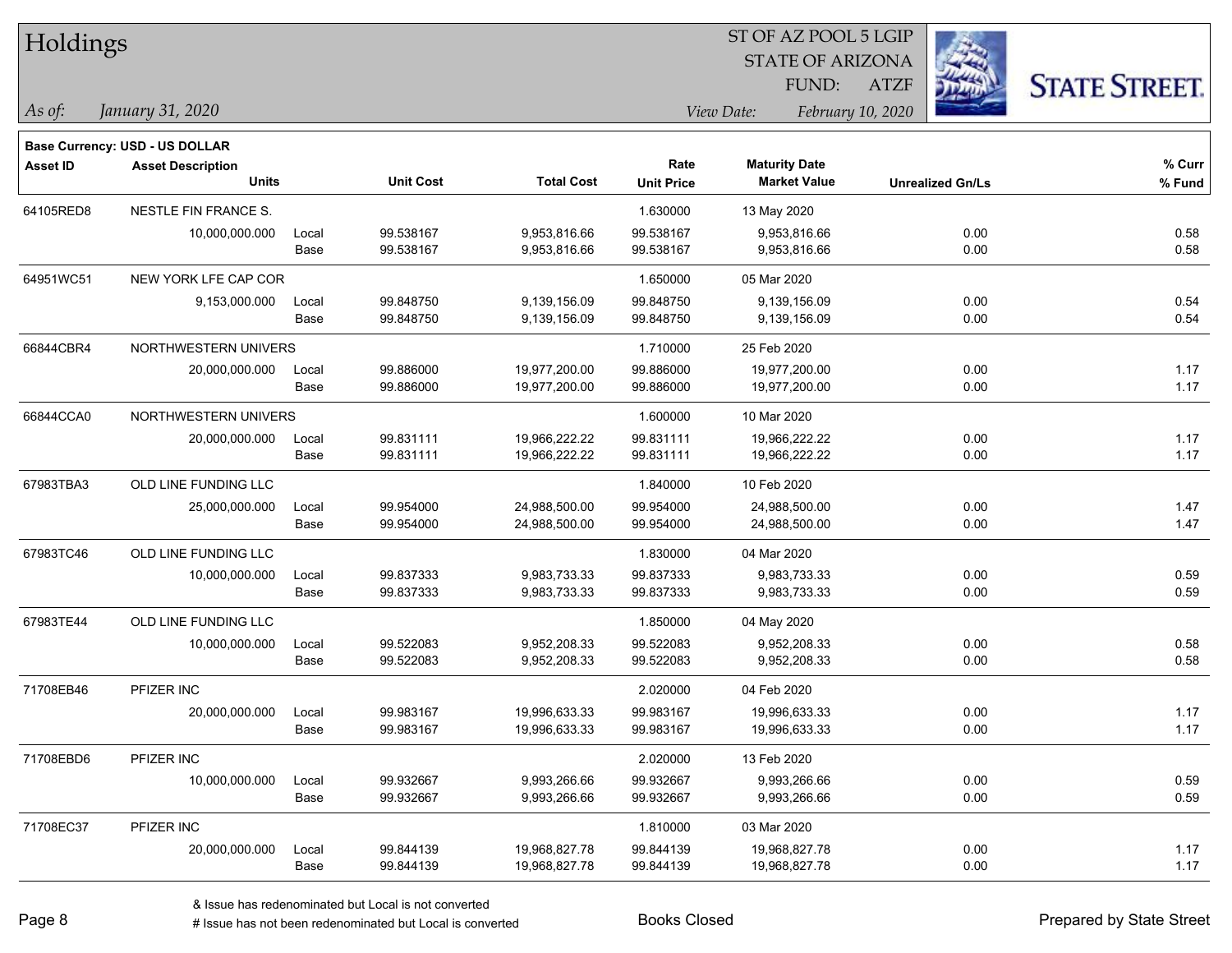| Holdings        |                                          |               |                        | ST OF AZ POOL 5 LGIP           |                           |                                             |                   |                         |                      |
|-----------------|------------------------------------------|---------------|------------------------|--------------------------------|---------------------------|---------------------------------------------|-------------------|-------------------------|----------------------|
|                 |                                          |               |                        |                                |                           | <b>STATE OF ARIZONA</b>                     |                   |                         |                      |
|                 |                                          |               |                        |                                |                           | FUND:                                       | <b>ATZF</b>       |                         | <b>STATE STREET.</b> |
| As of:          | January 31, 2020                         |               |                        |                                |                           | View Date:                                  | February 10, 2020 |                         |                      |
|                 |                                          |               |                        |                                |                           |                                             |                   |                         |                      |
|                 | Base Currency: USD - US DOLLAR           |               |                        |                                |                           |                                             |                   |                         |                      |
| <b>Asset ID</b> | <b>Asset Description</b><br><b>Units</b> |               | <b>Unit Cost</b>       | <b>Total Cost</b>              | Rate<br><b>Unit Price</b> | <b>Maturity Date</b><br><b>Market Value</b> |                   | <b>Unrealized Gn/Ls</b> | $%$ Curr<br>% Fund   |
|                 |                                          |               |                        |                                |                           |                                             |                   |                         |                      |
| 78009ACH5       | ROYAL BK OF CANADA                       |               |                        | 9,975,750.00                   | 1.940000                  | 17 Mar 2020                                 |                   |                         |                      |
|                 | 10,000,000.000                           | Local<br>Base | 99.757500<br>99.757500 | 9,975,750.00                   | 99.757500<br>99.757500    | 9,975,750.00<br>9,975,750.00                |                   | 0.00<br>0.00            | 0.59<br>0.59         |
|                 |                                          |               |                        |                                |                           |                                             |                   |                         |                      |
| 78009ACP7       | ROYAL BK OF CANADA                       |               |                        |                                | 1.950000                  | 23 Mar 2020                                 |                   |                         |                      |
|                 | 20,000,000.000                           | Local<br>Base | 99.723750<br>99.723750 | 19,944,750.00<br>19,944,750.00 | 99.723750<br>99.723750    | 19,944,750.00<br>19,944,750.00              |                   | 0.00<br>0.00            | 1.17<br>1.17         |
|                 |                                          |               |                        |                                |                           |                                             |                   |                         |                      |
| 82124LBD3       | SHEFFIELD RECEIVABLE                     |               |                        |                                | 1.850000                  | 13 Feb 2020                                 |                   |                         |                      |
|                 | 15,000,000.000                           | Local         | 99.938333              | 14,990,750.00                  | 99.938333                 | 14,990,750.00                               |                   | 0.00                    | 0.88                 |
|                 |                                          | Base          | 99.938333              | 14,990,750.00                  | 99.938333                 | 14,990,750.00                               |                   | 0.00                    | 0.88                 |
| 82124LBM3       | SHEFFIELD RECEIVABLE                     |               |                        |                                | 1.860000                  | 21 Feb 2020                                 |                   |                         |                      |
|                 | 15,000,000.000                           | Local         | 99.896667              | 14,984,500.00                  | 99.896667                 | 14,984,500.00                               |                   | 0.00                    | 0.88                 |
|                 |                                          | Base          | 99.896667              | 14,984,500.00                  | 99.896667                 | 14,984,500.00                               |                   | 0.00                    | 0.88                 |
| 82124LC26       | SHEFFIELD RECEIVABLE                     |               |                        |                                | 1.870000                  | 02 Mar 2020                                 |                   |                         |                      |
|                 | 20,000,000.000                           | Local         | 99.844167              | 19,968,833.33                  | 99.844167                 | 19,968,833.33                               |                   | 0.00                    | 1.17                 |
|                 |                                          | Base          | 99.844167              | 19,968,833.33                  | 99.844167                 | 19,968,833.33                               |                   | 0.00                    | 1.17                 |
| 8225X2F17       | SHELL INTNL FNC B.V                      |               |                        |                                | 2.010000                  | 01 Jun 2020                                 |                   |                         |                      |
|                 | 10,000,000.000                           | Local         | 99.324417              | 9,932,441.67                   | 99.324417                 | 9,932,441.67                                |                   | 0.00                    | 0.58                 |
|                 |                                          | Base          | 99.324417              | 9,932,441.67                   | 99.324417                 | 9,932,441.67                                |                   | 0.00                    | 0.58                 |
| 8225X2FR0       | SHELL INTNL FNC B.V                      |               |                        |                                | 1.740000                  | 25 Jun 2020                                 |                   |                         |                      |
|                 | 4,000,000.000                            | Local         | 99.299167              | 3,971,966.67                   | 99.299167                 | 3,971,966.67                                |                   | 0.00                    | 0.23                 |
|                 |                                          | Base          | 99.299167              | 3,971,966.67                   | 99.299167                 | 3,971,966.67                                |                   | 0.00                    | 0.23                 |
| 8225X2FV1       | SHELL INTNL FNC B.V                      |               |                        |                                | 1.710000                  | 29 Jun 2020                                 |                   |                         |                      |
|                 | 5,000,000.000                            | Local         | 99.292250              | 4,964,612.50                   | 99.292250                 | 4,964,612.50                                |                   | 0.00                    | 0.29                 |
|                 |                                          | Base          | 99.292250              | 4,964,612.50                   | 99.292250                 | 4,964,612.50                                |                   | 0.00                    | 0.29                 |
| 8225X2FW9       | SHELL INTNL FNC B.V                      |               |                        |                                | 1.720000                  | 30 Jun 2020                                 |                   |                         |                      |
|                 | 3,000,000.000                            | Local         | 99.283333              | 2,978,500.00                   | 99.283333                 | 2,978,500.00                                |                   | 0.00                    | 0.17                 |
|                 |                                          | Base          | 99.283333              | 2,978,500.00                   | 99.283333                 | 2,978,500.00                                |                   | 0.00                    | 0.17                 |
| 8225X2JU9       | SHELL INTNL FNC B.V                      |               |                        |                                | 1.770000                  | 28 Sep 2020                                 |                   |                         |                      |
|                 | 10,000,000.000                           | Local         | 98.820000              | 9,882,000.00                   | 98.820000                 | 9,882,000.00                                |                   | 0.00                    | 0.58                 |
|                 |                                          | Base          | 98.820000              | 9,882,000.00                   | 98.820000                 | 9,882,000.00                                |                   | 0.00                    | 0.58                 |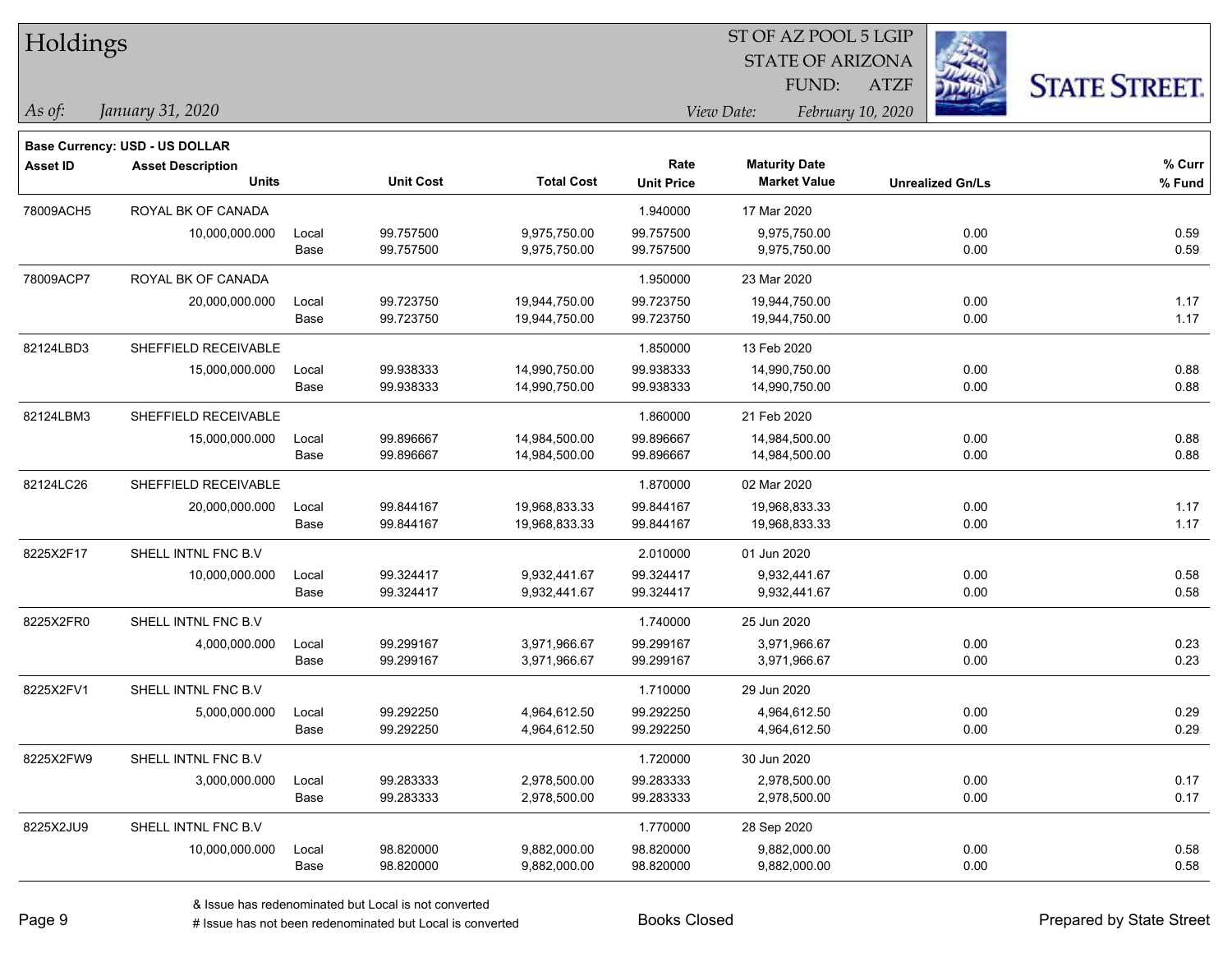| Holdings        |                                |       |                  |                   |                   | 51 OF AZ POOL 5 LGIP    |                         |                      |
|-----------------|--------------------------------|-------|------------------|-------------------|-------------------|-------------------------|-------------------------|----------------------|
|                 |                                |       |                  |                   |                   | <b>STATE OF ARIZONA</b> |                         |                      |
|                 |                                |       |                  |                   |                   | FUND:                   | <b>ATZF</b>             | <b>STATE STREET.</b> |
| $As$ of:        | January 31, 2020               |       |                  |                   |                   | View Date:              | February 10, 2020       |                      |
|                 | Base Currency: USD - US DOLLAR |       |                  |                   |                   |                         |                         |                      |
| <b>Asset ID</b> | <b>Asset Description</b>       |       |                  |                   | Rate              | <b>Maturity Date</b>    |                         | % Curr               |
|                 | <b>Units</b>                   |       | <b>Unit Cost</b> | <b>Total Cost</b> | <b>Unit Price</b> | <b>Market Value</b>     | <b>Unrealized Gn/Ls</b> | % Fund               |
| 88602TB77       | THUNDER BAY FNDNG LLC          |       |                  |                   | 1.840000          | 07 Feb 2020             |                         |                      |
|                 | 10,000,000.000                 | Local | 99.969333        | 9,996,933.33      | 99.969333         | 9,996,933.33            | 0.00                    | 0.59                 |
|                 |                                | Base  | 99.969333        | 9,996,933.33      | 99.969333         | 9,996,933.33            | 0.00                    | 0.59                 |
| 88602TBL6       | THUNDER BAY FNDNG LLC          |       |                  |                   | 1.960000          | 20 Feb 2020             |                         |                      |
|                 | 20,000,000.000                 | Local | 99.896556        | 19,979,311.11     | 99.896556         | 19,979,311.11           | 0.00                    | 1.17                 |
|                 |                                | Base  | 99.896556        | 19,979,311.11     | 99.896556         | 19,979,311.11           | 0.00                    | 1.17                 |
| 89114NF83       | TORONTO-DOMINION               |       |                  |                   | 1.780000          | 08 May 2020             |                         |                      |
|                 | 10,000,000.000                 | Local | 100.000000       | 10,000,000.00     | 100.000000        | 10,000,000.00           | 0.00                    | 0.59                 |
|                 |                                | Base  | 100.000000       | 10,000,000.00     | 100.000000        | 10,000,000.00           | 0.00                    | 0.59                 |
| 89119ACX4       | TORONTO DOMINION BANK          |       |                  |                   | 2.000000          | 31 Mar 2020             |                         |                      |
|                 | 20,000,000.000                 | Local | 99.672222        | 19,934,444.45     | 99.672222         | 19,934,444.45           | 0.00                    | 1.17                 |
|                 |                                | Base  | 99.672222        | 19,934,444.45     | 99.672222         | 19,934,444.45           | 0.00                    | 1.17                 |
| 89119AF29       | TORONTO DOMINION BANK          |       |                  |                   | 1.800000          | 02 Jun 2020             |                         |                      |
|                 | 20,000,000.000                 | Local | 99.390000        | 19,878,000.00     | 99.390000         | 19,878,000.00           | 0.00                    | 1.17                 |
|                 |                                | Base  | 99.390000        | 19,878,000.00     | 99.390000         | 19,878,000.00           | 0.00                    | 1.17                 |
| 89233A4V8       | <b>TOYOTA MOTOR CREDIT</b>     |       |                  |                   | 1.910880          | 23 Jun 2020             |                         |                      |
|                 | 20,000,000.000                 | Local | 100.000000       | 20,000,000.00     | 100.000000        | 20,000,000.00           | 0.00                    | 1.17                 |
|                 |                                | Base  | 100.000000       | 20,000,000.00     | 100.000000        | 20,000,000.00           | 0.00                    | 1.17                 |
| 91058TB70       | UNITED HEALTHCARE CO           |       |                  |                   | 1.780000          | 07 Feb 2020             |                         |                      |
|                 | 25,000,000.000                 | Local | 99.970333        | 24,992,583.33     | 99.970333         | 24,992,583.33           | 0.00                    | 1.47                 |
|                 |                                | Base  | 99.970333        | 24,992,583.33     | 99.970333         | 24,992,583.33           | 0.00                    | 1.47                 |
| 91058TCD6       | UNITED HEALTHCARE CO           |       |                  |                   | 1.740000          | 13 Mar 2020             |                         |                      |
|                 | 25,000,000.000                 | Local | 99.801833        | 24,950,458.34     | 99.801833         | 24,950,458.34           | 0.00                    | 1.46                 |
|                 |                                | Base  | 99.801833        | 24,950,458.34     | 99.801833         | 24,950,458.34           | 0.00                    | 1.46                 |
| 92646KBA9       | <b>VICTORY RECEIVABLES</b>     |       |                  |                   | 1.650000          | 10 Feb 2020             |                         |                      |
|                 | 10,000,000.000                 | Local | 99.958750        | 9,995,875.00      | 99.958750         | 9,995,875.00            | 0.00                    | 0.59                 |
|                 |                                | Base  | 99.958750        | 9,995,875.00      | 99.958750         | 9,995,875.00            | 0.00                    | 0.59                 |
| 92646KBJ0       | <b>VICTORY RECEIVABLES</b>     |       |                  |                   | 1.870000          | 18 Feb 2020             |                         |                      |
|                 | 20,000,000.000                 | Local | 99.911694        | 19,982,338.89     | 99.911694         | 19,982,338.89           | 0.00                    | 1.17                 |
|                 |                                | Base  | 99.911694        | 19,982,338.89     | 99.911694         | 19,982,338.89           | 0.00                    | 1.17                 |

 $ST$  OF AZ POOL 5 LGIP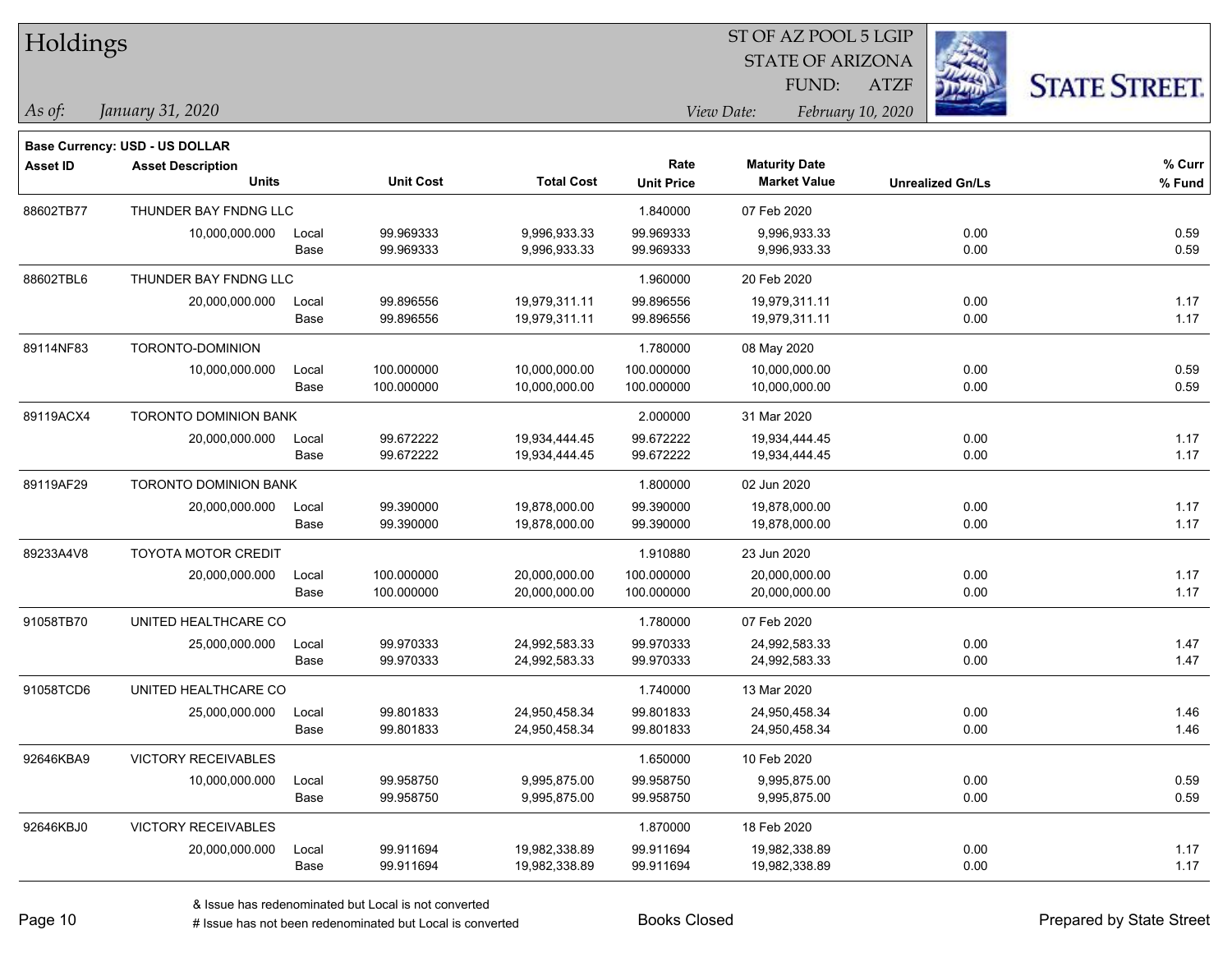| Holdings               |                                         |       |                  |                   |                   |                         |                         |                      |
|------------------------|-----------------------------------------|-------|------------------|-------------------|-------------------|-------------------------|-------------------------|----------------------|
|                        |                                         |       |                  |                   |                   | <b>STATE OF ARIZONA</b> |                         |                      |
|                        |                                         |       |                  |                   |                   | FUND:                   | <b>ATZF</b>             | <b>STATE STREET.</b> |
| As of:                 | January 31, 2020                        |       |                  |                   |                   | View Date:              | February 10, 2020       |                      |
|                        | Base Currency: USD - US DOLLAR          |       |                  |                   |                   |                         |                         |                      |
| <b>Asset ID</b>        | <b>Asset Description</b>                |       |                  |                   | Rate              | <b>Maturity Date</b>    |                         | % Curr               |
|                        | <b>Units</b>                            |       | <b>Unit Cost</b> | <b>Total Cost</b> | <b>Unit Price</b> | <b>Market Value</b>     | <b>Unrealized Gn/Ls</b> | % Fund               |
| 92646KC42              | <b>VICTORY RECEIVABLES</b>              |       |                  |                   | 1.870000          | 04 Mar 2020             |                         |                      |
|                        | 20,000,000.000                          | Local | 99.833778        | 19,966,755.55     | 99.833778         | 19,966,755.55           | 0.00                    | 1.17                 |
|                        |                                         | Base  | 99.833778        | 19,966,755.55     | 99.833778         | 19,966,755.55           | 0.00                    | 1.17                 |
| 927YHY004              | RBC CAPITAL MARKETS REPO 04/16 VAR      |       |                  |                   | 1.500000          | 03 Feb 2020             |                         |                      |
|                        | 50,000,000.000                          | Local | 100.000000       | 50,000,000.00     | 100.000000        | 50,000,000.00           | 0.00                    | 2.94                 |
|                        |                                         | Base  | 100.000000       | 50,000,000.00     | 100.000000        | 50,000,000.00           | 0.00                    | 2.94                 |
| 96327RBJ2              | <b>WHEELS INC</b>                       |       |                  |                   | 1.800000          | 18 Feb 2020             |                         |                      |
|                        | 12,000,000.000                          | Local | 99.915000        | 11,989,800.00     | 99.915000         | 11,989,800.00           | 0.00                    | 0.70                 |
|                        |                                         | Base  | 99.915000        | 11,989,800.00     | 99.915000         | 11,989,800.00           | 0.00                    | 0.70                 |
| 979QRC005              | <b>BANK OF AMERICA REPO</b>             |       |                  |                   | 1.560000          | 03 Feb 2020             |                         |                      |
|                        | 100,000,000.000                         | Local | 100.000000       | 100,000,000.00    | 100.000000        | 100,000,000.00          | 0.00                    | 5.87                 |
|                        |                                         | Base  | 100.000000       | 100,000,000.00    | 100.000000        | 100,000,000.00          | 0.00                    | 5.87                 |
| <b>US DOLLAR Total</b> |                                         |       |                  |                   |                   |                         |                         |                      |
|                        | 1,579,463,686.230                       | Local |                  | 1,576,701,280.09  |                   | 1,576,701,280.09        | 0.00                    | 92.56                |
|                        |                                         | Base  |                  | 1,576,701,280.09  |                   | 1,576,701,280.09        | 0.00                    | 92.56                |
|                        | <b>CASH EQUIVALENT Total</b>            |       |                  |                   |                   |                         |                         |                      |
|                        | 1,579,463,686.230                       | Base  |                  | 1,576,701,280.09  |                   | 1,576,701,280.09        | 0.00                    | 92.56                |
| <b>FIXED INCOME</b>    |                                         |       |                  |                   |                   |                         |                         |                      |
| <b>US DOLLAR</b>       |                                         |       |                  |                   |                   |                         | Exchange Rate:          | 1.000000             |
| 05588CAA0              | BMW VEHICLE OWNER TRUST BMWOT 2019 A A1 |       |                  |                   | 2.111240          | 25 Sep 2020             |                         |                      |
|                        | 4,642,905.790                           | Local | 100.000000       | 4,642,905.79      | 100.021290        | 4,643,894.26            | 988.47                  | 0.27                 |
| Original Face:         | 20,000,000.000                          | Base  | 100.000000       | 4,642,905.79      | 100.021290        | 4,643,894.26            | 988.47                  | 0.27                 |
| 14315PAA3              | CARMAX AUTO OWNER TRUST CARMX 2019 3 A1 |       |                  |                   | 2.256610          | 17 Aug 2020             |                         |                      |
|                        | 1,663,801.180                           | Local | 100.000000       | 1,663,801.18      | 100.028550        | 1,664,276.20            | 475.02                  | 0.10                 |
| Original Face:         | 11,250,000.000                          | Base  | 100.000000       | 1,663,801.18      | 100.028550        | 1,664,276.20            | 475.02                  | 0.10                 |
| 14315WAA8              | CARMAX AUTO OWNER TRUST CARMX 2019 4 A1 |       |                  |                   | 1.967950          | 16 Nov 2020             |                         |                      |
|                        | 5,695,864.890                           | Local | 100.000000       | 5,695,864.89      | 100.033160        | 5,697,753.64            | 1,888.75                | 0.33                 |
| Original Face:         | 10,000,000.000                          | Base  | 100.000000       | 5,695,864.89      | 100.033160        | 5,697,753.64            | 1,888.75                | 0.33                 |
|                        |                                         |       |                  |                   |                   |                         |                         |                      |

denote the redenominated but Local is converted Books Closed Prepared by State Street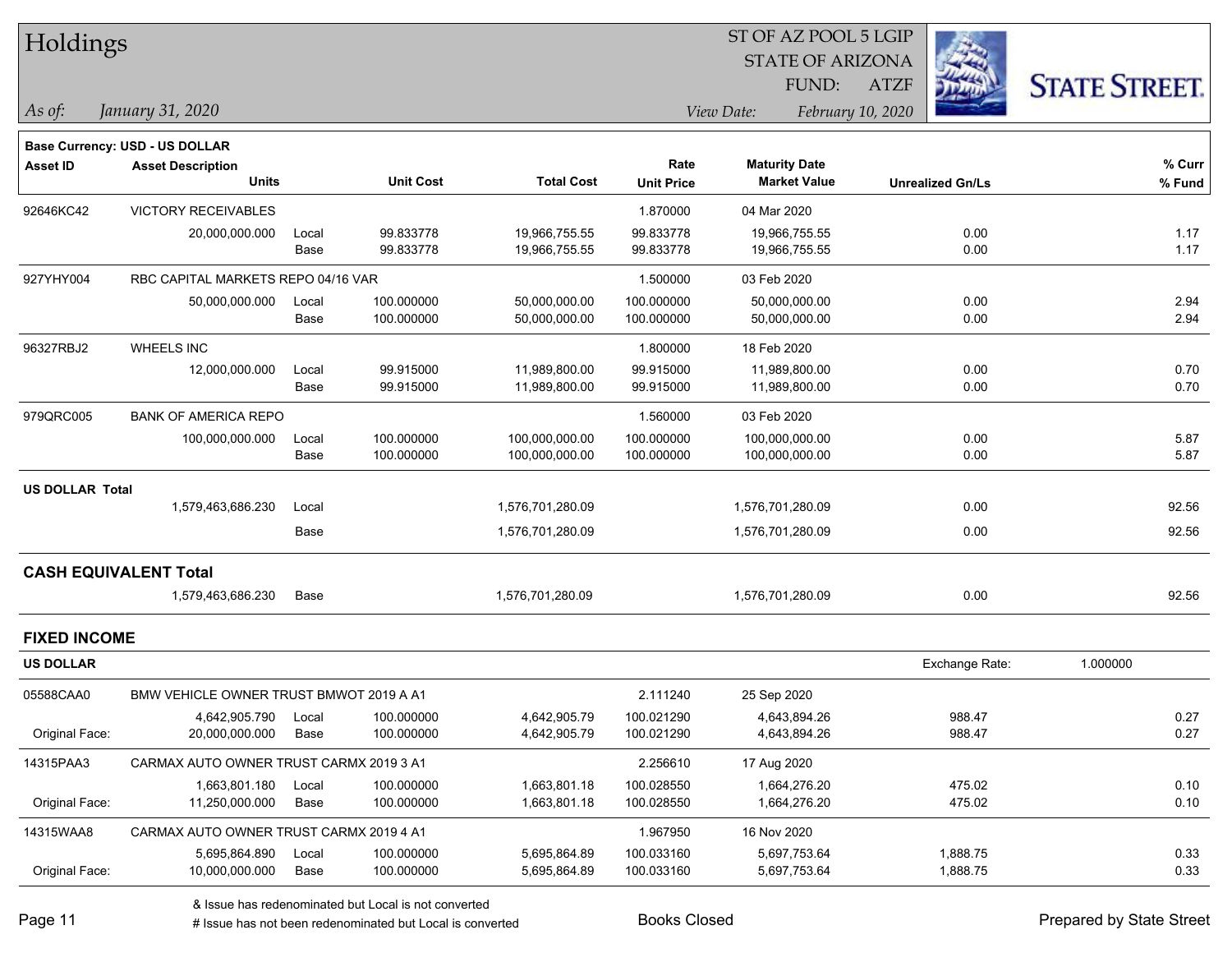| Holdings        |                                                     |               |                          |                                |                           | ST OF AZ POOL 5 LGIP                        |                   |                         |                      |
|-----------------|-----------------------------------------------------|---------------|--------------------------|--------------------------------|---------------------------|---------------------------------------------|-------------------|-------------------------|----------------------|
|                 |                                                     |               |                          |                                |                           | <b>STATE OF ARIZONA</b>                     |                   |                         |                      |
|                 |                                                     |               |                          |                                |                           | FUND:                                       | <b>ATZF</b>       |                         | <b>STATE STREET.</b> |
| $\vert$ As of:  | January 31, 2020                                    |               |                          |                                |                           | View Date:                                  | February 10, 2020 |                         |                      |
|                 |                                                     |               |                          |                                |                           |                                             |                   |                         |                      |
|                 | <b>Base Currency: USD - US DOLLAR</b>               |               |                          |                                |                           |                                             |                   |                         |                      |
| <b>Asset ID</b> | <b>Asset Description</b><br><b>Units</b>            |               | <b>Unit Cost</b>         | <b>Total Cost</b>              | Rate<br><b>Unit Price</b> | <b>Maturity Date</b><br><b>Market Value</b> |                   | <b>Unrealized Gn/Ls</b> | % Curr<br>% Fund     |
|                 |                                                     |               |                          |                                |                           |                                             |                   |                         |                      |
| 14315XAA6       | CARMAX AUTO OWNER TRUST CARMX 2020 1 A1             |               |                          |                                | 1.776130                  | 15 Jan 2021                                 |                   |                         |                      |
| Original Face:  | 10,000,000.000<br>10,000,000.000                    | Local<br>Base | 100.000000<br>100.000000 | 10,000,000.00<br>10,000,000.00 | 100.014780<br>100.014780  | 10,001,478.00<br>10,001,478.00              |                   | 1,478.00<br>1,478.00    | 0.59<br>0.59         |
|                 |                                                     |               |                          |                                |                           |                                             |                   |                         |                      |
| 38013TAA9       | GM FINANCIAL AUTOMOBILE LEASIN GMALT 2019 3 A1      |               |                          |                                | 2.199830                  | 20 Aug 2020                                 |                   |                         |                      |
| Original Face:  | 1,536,654.720<br>10,000,000.000                     | Local<br>Base | 100.000000<br>100.000000 | 1,536,654.72<br>1,536,654.72   | 100.018300<br>100.018300  | 1,536,935.93<br>1,536,935.93                |                   | 281.21<br>281.21        | 0.09<br>0.09         |
|                 |                                                     |               |                          |                                |                           |                                             |                   |                         |                      |
| 44891JAA6       | HYUNDAI AUTO RECEIVABLES TRUST HART 2019 B A1       |               |                          |                                | 1.907130                  | 15 Oct 2020                                 |                   |                         |                      |
| Original Face:  | 2,253,555.030<br>4,500,000.000                      | Local<br>Base | 100.000000<br>100.000000 | 2,253,555.03<br>2,253,555.03   | 100.015570<br>100.015570  | 2,253,905.91<br>2,253,905.91                |                   | 350.88<br>350.88        | 0.13<br>0.13         |
|                 |                                                     |               |                          |                                |                           |                                             |                   |                         |                      |
| 44935RAA6       | HYUNDAI AUTO LEASE SECURITIZAT HALST 2019 B A1 144A |               |                          |                                | 2.179830                  | 17 Aug 2020                                 |                   |                         |                      |
| Original Face:  | 903.504.540<br>4,250,000.000                        | Local         | 100.000000<br>100.000000 | 903,504.54<br>903,504.54       | 100.033300<br>100.033300  | 903,805.41<br>903,805.41                    |                   | 300.87<br>300.87        | 0.05<br>0.05         |
|                 |                                                     | Base          |                          |                                |                           |                                             |                   |                         |                      |
| 90290EAA7       | USAA AUTO OWNER TRUST USAOT 2019 1 A1               |               |                          |                                | 2.260540                  | 17 Aug 2020                                 |                   |                         |                      |
|                 | 437,388.770                                         | Local         | 100.000000               | 437,388.77                     | 100.013560                | 437,448.08                                  |                   | 59.31                   | 0.03                 |
| Original Face:  | 12,000,000.000                                      | Base          | 100.000000               | 437,388.77                     | 100.013560                | 437,448.08                                  |                   | 59.31                   | 0.03                 |
| 912796SH3       | TREASURY BILL 03/20 0.00000                         |               |                          |                                |                           | 26 Mar 2020                                 |                   |                         |                      |
|                 | 10,000,000.000                                      | Local         | 99.768100                | 9,976,810.03                   | 99.781347                 | 9,978,134.70                                |                   | 1,324.67                | 0.59                 |
|                 |                                                     | Base          | 99.768100                | 9,976,810.03                   | 99.781347                 | 9,978,134.70                                |                   | 1,324.67                | 0.59                 |
| 912796TG4       | TREASURY BILL 02/20 0.00000                         |               |                          |                                | 0.010000                  | 20 Feb 2020                                 |                   |                         |                      |
|                 | 10,000,000.000                                      | Local         | 99.902741                | 9,990,274.11                   | 99.930387                 | 9,993,038.70                                |                   | 2,764.59                | 0.59                 |
|                 |                                                     | Base          | 99.902741                | 9,990,274.11                   | 99.930387                 | 9,993,038.70                                |                   | 2,764.59                | 0.59                 |
| 912796TR0       | TREASURY BILL 04/20 0.00000                         |               |                          |                                |                           | 16 Apr 2020                                 |                   |                         |                      |
|                 | 10,000,000.000                                      | Local         | 99.680854                | 9,968,085.44                   | 99.690595                 | 9,969,059.50                                |                   | 974.06                  | 0.59                 |
|                 |                                                     | Base          | 99.680854                | 9,968,085.44                   | 99.690595                 | 9,969,059.50                                |                   | 974.06                  | 0.59                 |
| 912796TT6       | TREASURY BILL 05/20 0.00000                         |               |                          |                                |                           | 07 May 2020                                 |                   |                         |                      |
|                 | 10,000,000.000                                      | Local         | 99.606931                | 9,960,693.10                   | 99.599194                 | 9,959,919.40                                |                   | $-773.70$               | 0.58                 |
|                 |                                                     | Base          | 99.606931                | 9,960,693.10                   | 99.599194                 | 9,959,919.40                                |                   | $-773.70$               | 0.58                 |
| 912796TW9       | TREASURY BILL 05/20 0.00000                         |               |                          |                                | 0.010000                  | 28 May 2020                                 |                   |                         |                      |
|                 | 10,000,000.000                                      | Local         | 99.494625                | 9,949,462.53                   | 99.514125                 | 9,951,412.50                                |                   | 1,949.97                | 0.58                 |
|                 |                                                     | Base          | 99.494625                | 9,949,462.53                   | 99.514125                 | 9,951,412.50                                |                   | 1,949.97                | 0.58                 |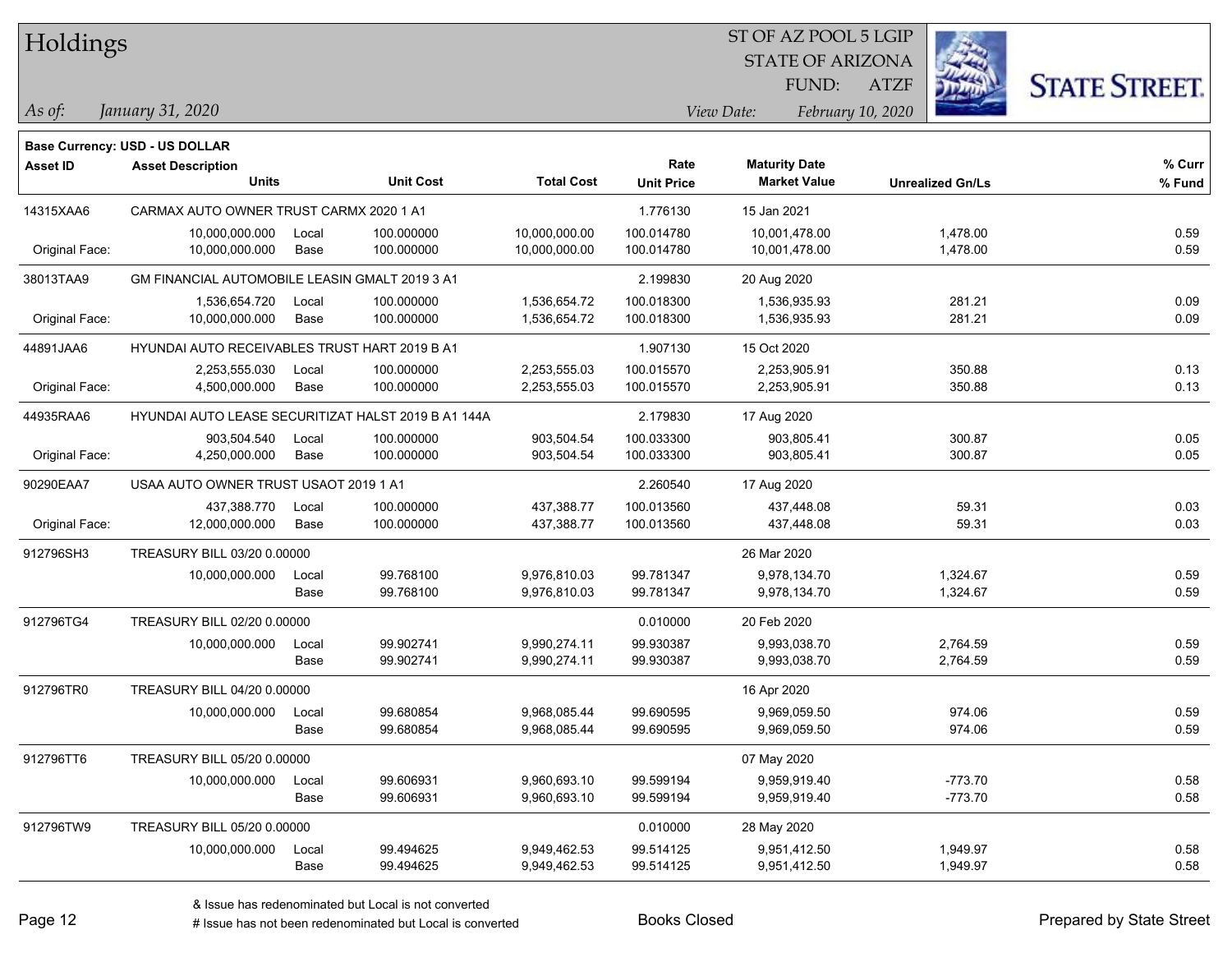| <b>Holdings</b>           |                                |       |                  |                   |                   | 51 OF AZ POOL 5 LGIP            |                         |                      |
|---------------------------|--------------------------------|-------|------------------|-------------------|-------------------|---------------------------------|-------------------------|----------------------|
|                           |                                |       |                  |                   |                   | <b>STATE OF ARIZONA</b>         |                         |                      |
|                           |                                |       |                  |                   |                   | FUND:                           | <b>ATZF</b>             | <b>STATE STREET.</b> |
| As of:                    | January 31, 2020               |       |                  |                   |                   | February 10, 2020<br>View Date: |                         |                      |
|                           | Base Currency: USD - US DOLLAR |       |                  |                   |                   |                                 |                         |                      |
| <b>Asset ID</b>           | <b>Asset Description</b>       |       |                  |                   | Rate              | <b>Maturity Date</b>            |                         | % Curr               |
|                           | <b>Units</b>                   |       | <b>Unit Cost</b> | <b>Total Cost</b> | <b>Unit Price</b> | <b>Market Value</b>             | <b>Unrealized Gn/Ls</b> | % Fund               |
| 912796TX7                 | TREASURY BILL 06/20 0.00000    |       |                  |                   | 0.010000          | 04 Jun 2020                     |                         |                      |
|                           | 10,000,000.000                 | Local | 99.461805        | 9,946,180.53      | 99.486527         | 9,948,652.70                    | 2,472.17                | 0.58                 |
|                           |                                | Base  | 99.461805        | 9,946,180.53      | 99.486527         | 9,948,652.70                    | 2,472.17                | 0.58                 |
| 912796UA5                 | TREASURY BILL 06/20 0.00000    |       |                  |                   | 0.010000          | 25 Jun 2020                     |                         |                      |
|                           | 10,000,000.000                 | Local | 99.373681        | 9,937,368.05      | 99.403670         | 9,940,367.00                    | 2,998.95                | 0.58                 |
|                           |                                | Base  | 99.373681        | 9,937,368.05      | 99.403670         | 9,940,367.00                    | 2,998.95                | 0.58                 |
| 912796WX3                 | TREASURY BILL 07/20 0.00000    |       |                  |                   | 0.010000          | 23 Jul 2020                     |                         |                      |
|                           | 10,000,000.000                 | Local | 99.264269        | 9,926,426.90      | 99.282090         | 9,928,209.00                    | 1,782.10                | 0.58                 |
|                           |                                | Base  | 99.264269        | 9,926,426.90      | 99.282090         | 9,928,209.00                    | 1,782.10                | 0.58                 |
| 912796WY1                 | TREASURY BILL 07/20 0.00000    |       |                  |                   | 0.010000          | 30 Jul 2020                     |                         |                      |
|                           | 10,000,000.000                 | Local | 99.233750        | 9,923,374.99      | 99.257715         | 9,925,771.50                    | 2,396.51                | 0.58                 |
|                           |                                | Base  | 99.233750        | 9,923,374.99      | 99.257715         | 9,925,771.50                    | 2,396.51                | 0.58                 |
| 912796XD6                 | TREASURY BILL 03/20 0.00000    |       |                  |                   | 0.010000          | 31 Mar 2020                     |                         |                      |
|                           | 10,000,000.000                 | Local | 99.761067        | 9,976,106.70      | 99.760810         | 9,976,081.00                    | $-25.70$                | 0.59                 |
|                           |                                | Base  | 99.761067        | 9,976,106.70      | 99.760810         | 9,976,081.00                    | $-25.70$                | 0.59                 |
| <b>US DOLLAR Total</b>    |                                |       |                  |                   |                   |                                 |                         |                      |
|                           | 127, 133, 674. 920             | Local |                  | 126,688,457.30    |                   | 126,710,143.43                  | 21,686.13               | 7.44                 |
| Original Face:            | 82,000,000.000                 | Base  |                  | 126,688,457.30    |                   | 126,710,143.43                  | 21,686.13               | 7.44                 |
| <b>FIXED INCOME Total</b> |                                |       |                  |                   |                   |                                 |                         |                      |
|                           | 127, 133, 674. 920             | Base  |                  | 126,688,457.30    |                   | 126,710,143.43                  | 21,686.13               | 7.44                 |
| Original Face:            | 82,000,000.000                 |       |                  |                   |                   |                                 |                         |                      |
|                           |                                |       |                  |                   |                   |                                 |                         |                      |

 $ST$  OF AZ POOL 5 LGIP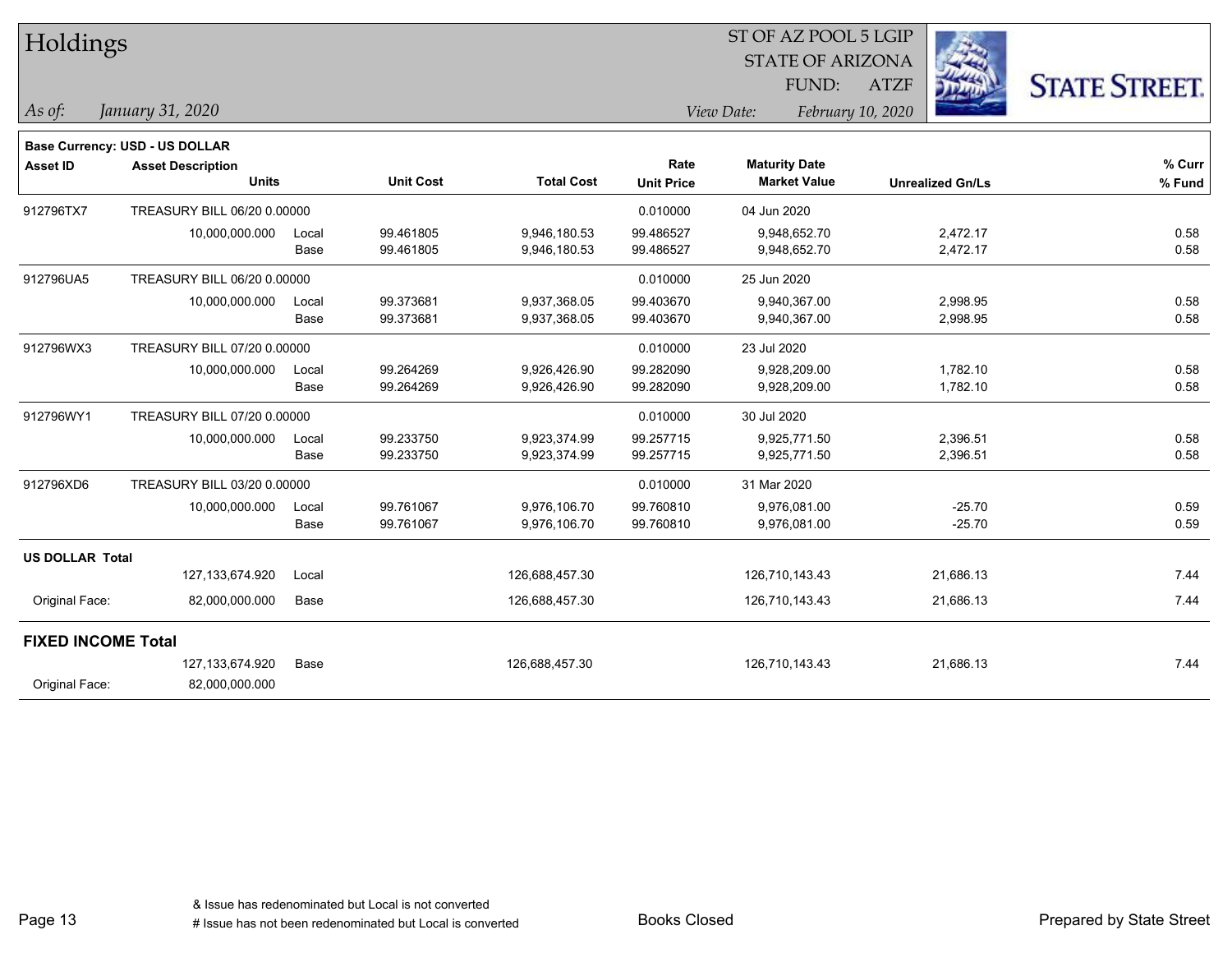| Holdings          |                                          |      |                  |                   |                           |                      | ST OF AZ POOL 5 LGIP<br><b>STATE OF ARIZONA</b> |             |                         |                      |
|-------------------|------------------------------------------|------|------------------|-------------------|---------------------------|----------------------|-------------------------------------------------|-------------|-------------------------|----------------------|
| $\vert$ As of:    | January 31, 2020                         |      |                  |                   |                           | View Date:           | FUND:<br>February 10, 2020                      | <b>ATZF</b> |                         | <b>STATE STREET.</b> |
|                   | <b>Base Currency: USD - US DOLLAR</b>    |      |                  |                   |                           |                      |                                                 |             |                         |                      |
| Asset ID          | <b>Asset Description</b><br><b>Units</b> |      | <b>Unit Cost</b> | <b>Total Cost</b> | Rate<br><b>Unit Price</b> | <b>Maturity Date</b> | <b>Market Value</b>                             |             | <b>Unrealized Gn/Ls</b> | % Curr<br>% Fund     |
| <b>FUND Total</b> |                                          |      |                  |                   |                           |                      |                                                 |             |                         |                      |
| Original Face:    | 1,706,597,361.170<br>82,000,000.000      | Base |                  | 1,703,389,737.41  |                           | 1,703,411,423.54     |                                                 |             | 21.686.13               | 100.00               |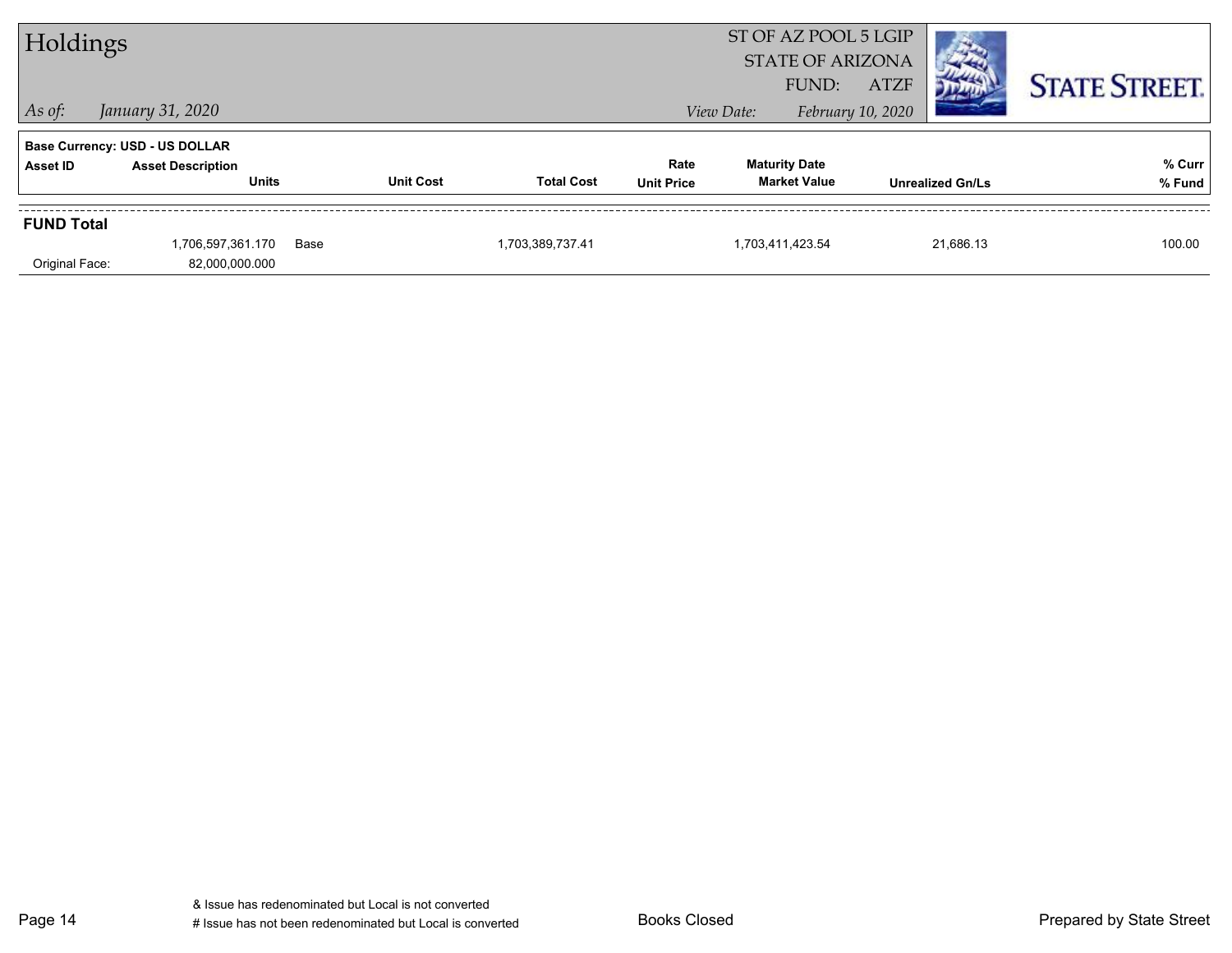## Holdings

## Currency Summary

*As of: January 31, 2020*

## ST OF AZ POOL 5 LGIP STATE OF ARIZONAATZF FUND:



*View Date:February 10, 2020*

## **Base Currency:USD - US DOLLAR**

|                        |                    |       |                   |                     | % Currency |                         |                          |                           |
|------------------------|--------------------|-------|-------------------|---------------------|------------|-------------------------|--------------------------|---------------------------|
|                        | <b>Units</b>       |       | <b>Total Cost</b> | <b>Market Value</b> | % Fund     | <b>Unreal Sec Gn/Ls</b> | <b>Unreal Curr Gn/Ls</b> | <b>Total Unreal Gn/Ls</b> |
| <b>US DOLLAR</b>       |                    |       |                   |                     |            |                         | Exchange Rate:           | 1.000000                  |
| <b>CASH</b>            |                    |       |                   |                     |            |                         |                          |                           |
|                        | 0.020              | Local | 0.02              | 0.02                | 0.00       | 0.00                    |                          | 0.00                      |
|                        |                    | Base  | 0.02              | 0.02                | 0.00       | 0.00                    | 0.00                     | 0.00                      |
| <b>CASH EQUIVALENT</b> |                    |       |                   |                     |            |                         |                          |                           |
|                        | 1,579,463,686.230  | Local | 1,576,701,280.09  | 1,576,701,280.09    | 92.56      | 0.00                    |                          | 0.00                      |
|                        |                    | Base  | 1,576,701,280.09  | 1,576,701,280.09    | 92.56      | 0.00                    | 0.00                     | 0.00                      |
| <b>FIXED INCOME</b>    |                    |       |                   |                     |            |                         |                          |                           |
|                        | 127, 133, 674. 920 | Local | 126,688,457.30    | 126,710,143.43      | 7.44       | 21,686.13               |                          | 21,686.13                 |
| Original Face:         | 82,000,000.000     | Base  | 126,688,457.30    | 126,710,143.43      | 7.44       | 21,686.13               | 0.00                     | 21,686.13                 |
| <b>US DOLLAR Total</b> |                    |       |                   |                     |            |                         |                          |                           |
|                        | 1,706,597,361.170  | Local | 1,703,389,737.41  | 1,703,411,423.54    | 100.00     | 21,686.13               |                          | 21,686.13                 |
| Original Face:         | 82,000,000.000     | Base  | 1,703,389,737.41  | 1,703,411,423.54    | 100.00     | 21,686.13               | 0.00                     | 21,686.13                 |
| <b>FUND Total</b>      |                    |       |                   |                     |            |                         |                          |                           |
|                        | 1,706,597,361.170  | Base  | 1,703,389,737.41  | 1,703,411,423.54    | 100.00     | 21,686.13               | 0.00                     | 21,686.13                 |
| Original Face:         | 82,000,000.000     |       |                   |                     |            |                         |                          |                           |
|                        |                    |       |                   |                     |            |                         |                          |                           |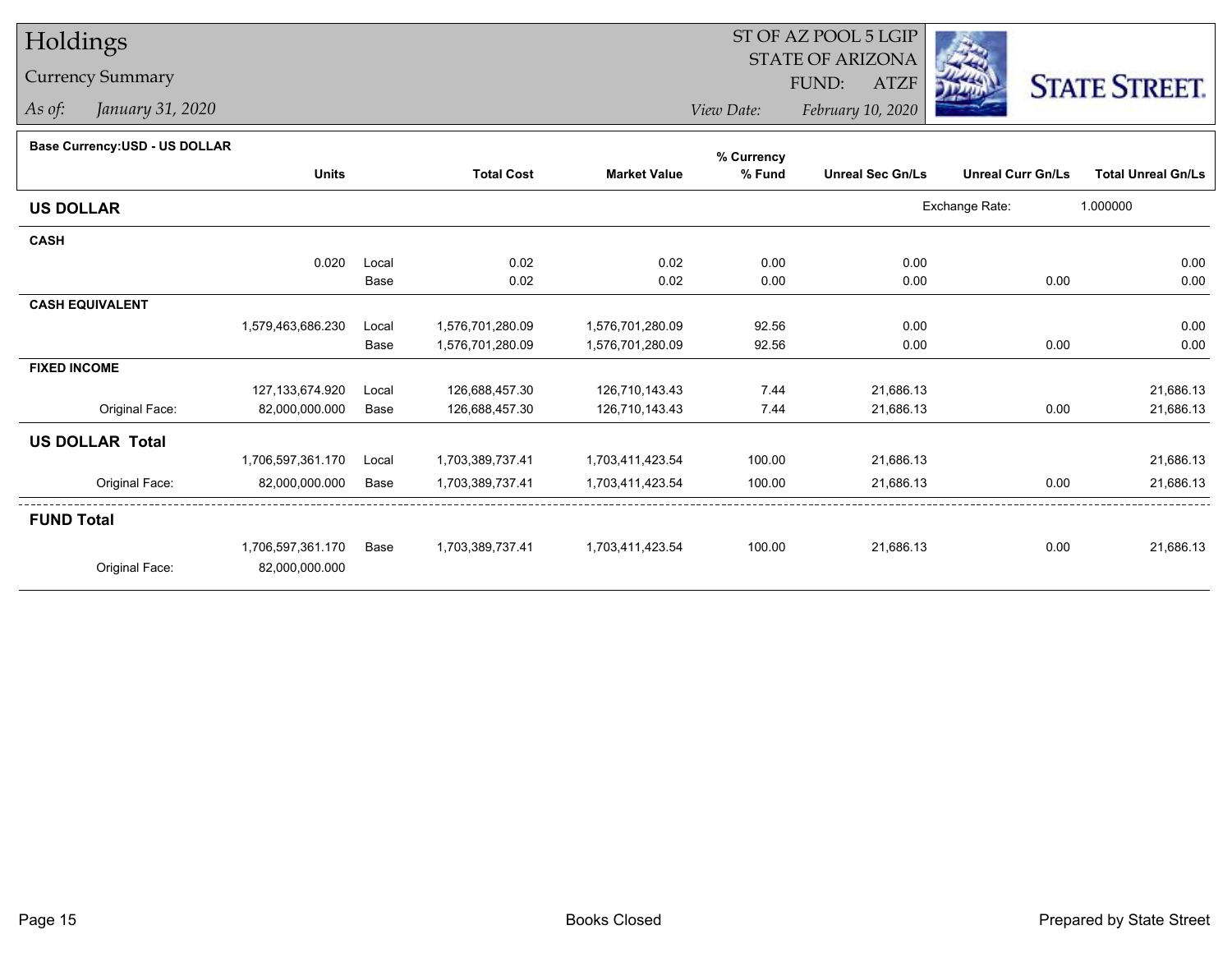| Holdings             |                                       |                   |                     |            | ST OF AZ POOL 5 LGIP<br>STATE OF ARIZONA |                          |                           |
|----------------------|---------------------------------------|-------------------|---------------------|------------|------------------------------------------|--------------------------|---------------------------|
| <b>Asset Summary</b> |                                       |                   |                     |            | FUND:<br><b>ATZF</b>                     |                          | <b>STATE STREET.</b>      |
| As of:               | January 31, 2020                      |                   |                     | View Date: | February 10, 2020                        |                          |                           |
|                      | <b>Base Currency: USD - US DOLLAR</b> |                   |                     |            |                                          |                          |                           |
|                      | <b>Units</b>                          | <b>Total Cost</b> | <b>Market Value</b> | % Fund     | <b>Unreal Sec Gn/Ls</b>                  | <b>Unreal Curr Gn/Ls</b> | <b>Total Unreal Gn/Ls</b> |
| <b>CASH</b>          |                                       |                   |                     |            |                                          |                          |                           |
| US DOLLAR            | 0.020                                 | 0.02              | 0.02                | 0.00       | 0.00                                     | 0.00                     | 0.00                      |
| <b>CASH Total</b>    | 0.020                                 | 0.02              | 0.02                | 0.00       | 0.00                                     | 0.00                     | 0.00                      |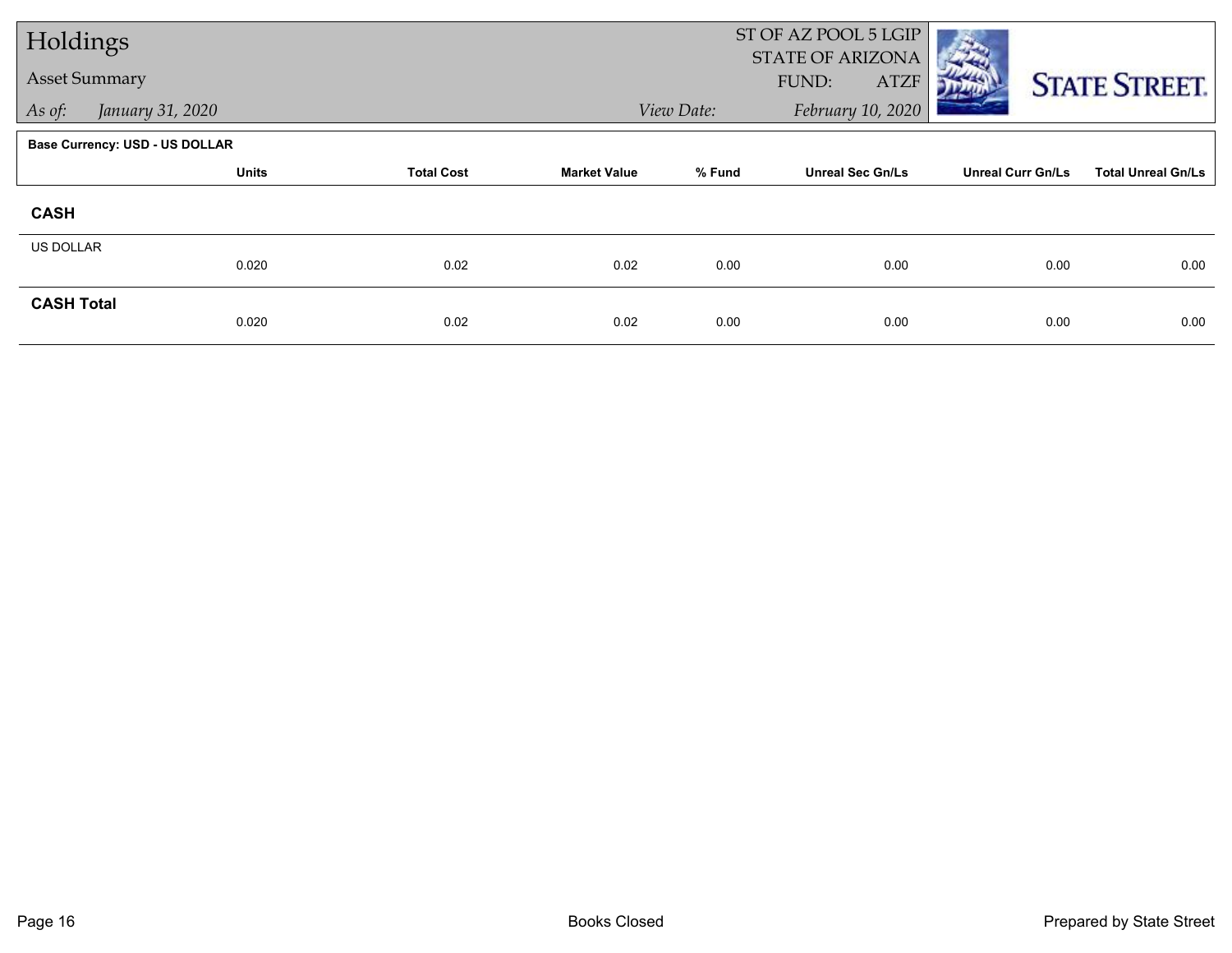| Holdings         |                                                   |                   |                     |            | ST OF AZ POOL 5 LGIP<br><b>STATE OF ARIZONA</b> |                          |                           |
|------------------|---------------------------------------------------|-------------------|---------------------|------------|-------------------------------------------------|--------------------------|---------------------------|
|                  | <b>Asset Summary</b>                              |                   |                     |            | <b>ATZF</b><br><b>FUND:</b>                     |                          | <b>STATE STREET.</b>      |
| As of:           | January 31, 2020                                  |                   |                     | View Date: | February 10, 2020                               |                          |                           |
|                  | <b>Base Currency: USD - US DOLLAR</b>             |                   |                     |            |                                                 |                          |                           |
|                  | <b>Units</b>                                      | <b>Total Cost</b> | <b>Market Value</b> | % Fund     | <b>Unreal Sec Gn/Ls</b>                         | <b>Unreal Curr Gn/Ls</b> | <b>Total Unreal Gn/Ls</b> |
|                  | <b>CASH EQUIVALENT</b>                            |                   |                     |            |                                                 |                          |                           |
| <b>US DOLLAR</b> |                                                   |                   |                     |            |                                                 |                          |                           |
|                  | 1,579,463,686.230                                 | 1,576,701,280.09  | 1,576,701,280.09    | 92.56      | 0.00                                            | 0.00                     | 0.00                      |
|                  | <b>CASH EQUIVALENT Total</b><br>1,579,463,686.230 | 1,576,701,280.09  | 1,576,701,280.09    | 92.56      | 0.00                                            | 0.00                     | 0.00                      |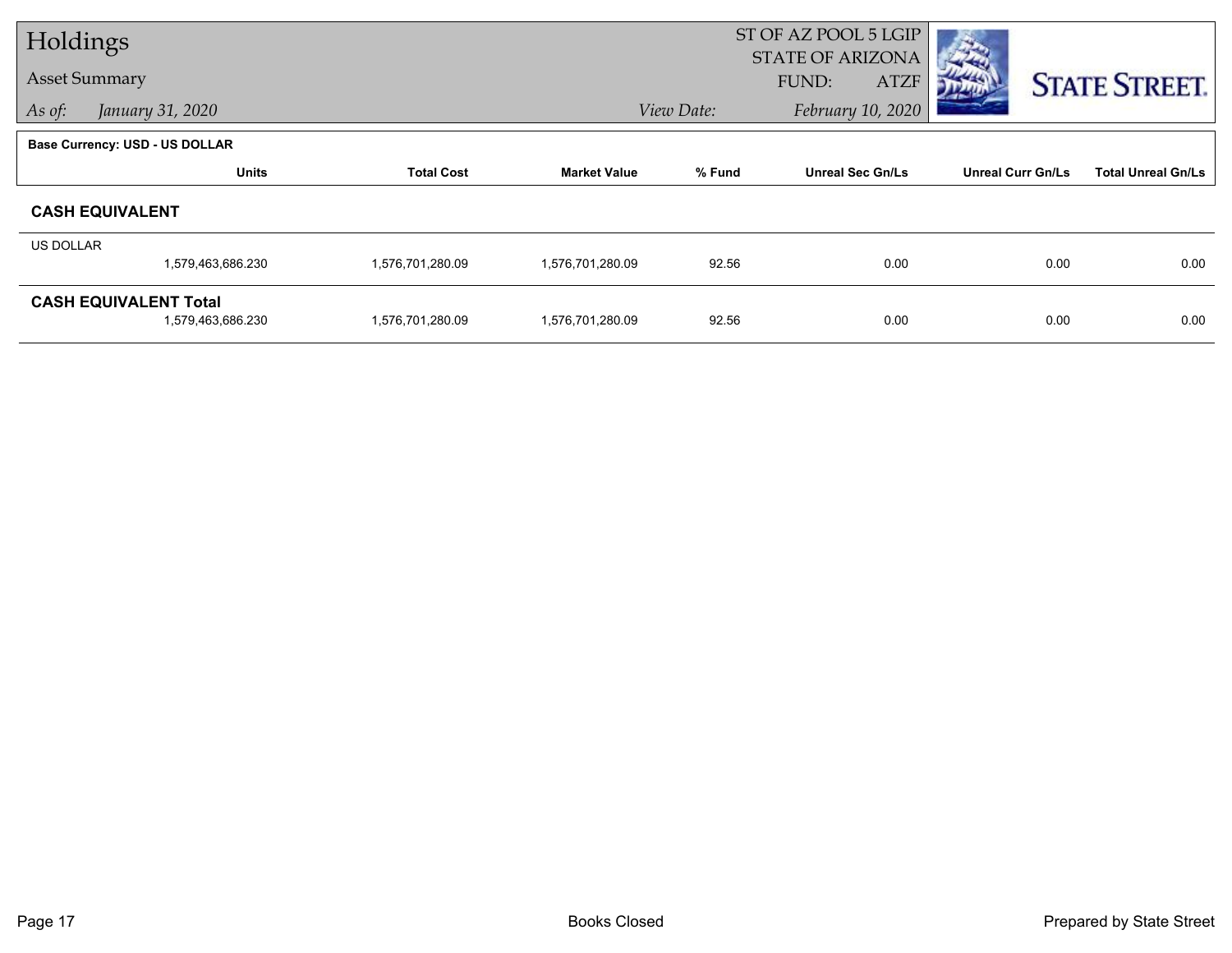| Holdings             |                                |                   |                     |            | ST OF AZ POOL 5 LGIP    |                          |                           |
|----------------------|--------------------------------|-------------------|---------------------|------------|-------------------------|--------------------------|---------------------------|
| <b>Asset Summary</b> |                                |                   |                     |            | <b>STATE OF ARIZONA</b> |                          |                           |
|                      |                                |                   |                     |            | FUND:<br><b>ATZF</b>    |                          | <b>STATE STREET.</b>      |
| As of:               | January 31, 2020               |                   |                     | View Date: | February 10, 2020       |                          |                           |
|                      | Base Currency: USD - US DOLLAR |                   |                     |            |                         |                          |                           |
|                      | <b>Units</b>                   | <b>Total Cost</b> | <b>Market Value</b> | % Fund     | <b>Unreal Sec Gn/Ls</b> | <b>Unreal Curr Gn/Ls</b> | <b>Total Unreal Gn/Ls</b> |
| <b>FIXED INCOME</b>  |                                |                   |                     |            |                         |                          |                           |
| US DOLLAR            |                                |                   |                     |            |                         |                          |                           |
|                      | 127,133,674.920                | 126,688,457.30    | 126,710,143.43      | 7.44       | 21,686.13               | 0.00                     | 21,686.13                 |
|                      | <b>FIXED INCOME Total</b>      |                   |                     |            |                         |                          |                           |
|                      | 127, 133, 674. 920             | 126,688,457.30    | 126,710,143.43      | 7.44       | 21,686.13               | 0.00                     | 21,686.13                 |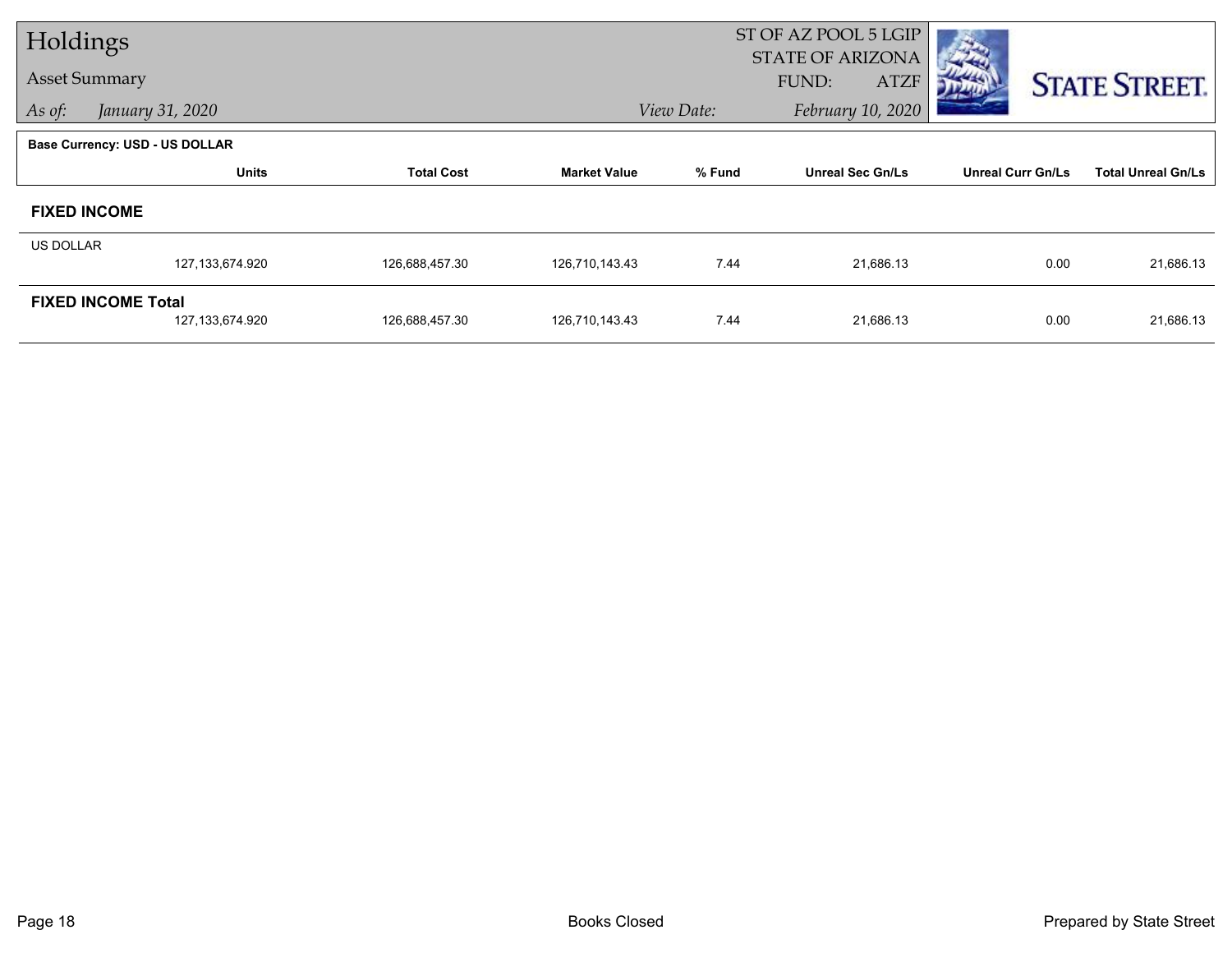| Holdings             |                                       |                   | ST OF AZ POOL 5 LGIP<br><b>STATE OF ARIZONA</b> |                                 |                         |                          |                           |
|----------------------|---------------------------------------|-------------------|-------------------------------------------------|---------------------------------|-------------------------|--------------------------|---------------------------|
| <b>Asset Summary</b> |                                       |                   |                                                 |                                 | FUND:<br><b>ATZF</b>    |                          | <b>STATE STREET.</b>      |
| As of:               | January 31, 2020                      |                   |                                                 | February 10, 2020<br>View Date: |                         |                          |                           |
|                      | <b>Base Currency: USD - US DOLLAR</b> |                   |                                                 |                                 |                         |                          |                           |
|                      | <b>Units</b>                          | <b>Total Cost</b> | <b>Market Value</b>                             | % Fund                          | <b>Unreal Sec Gn/Ls</b> | <b>Unreal Curr Gn/Ls</b> | <b>Total Unreal Gn/Ls</b> |
| <b>FUND Total</b>    |                                       |                   |                                                 |                                 |                         |                          |                           |
|                      | 1,706,597,361.170                     | 1,703,389,737.41  | 1.703.411.423.54                                | 100.00                          | 21.686.13               | 0.00                     | 21,686.13                 |